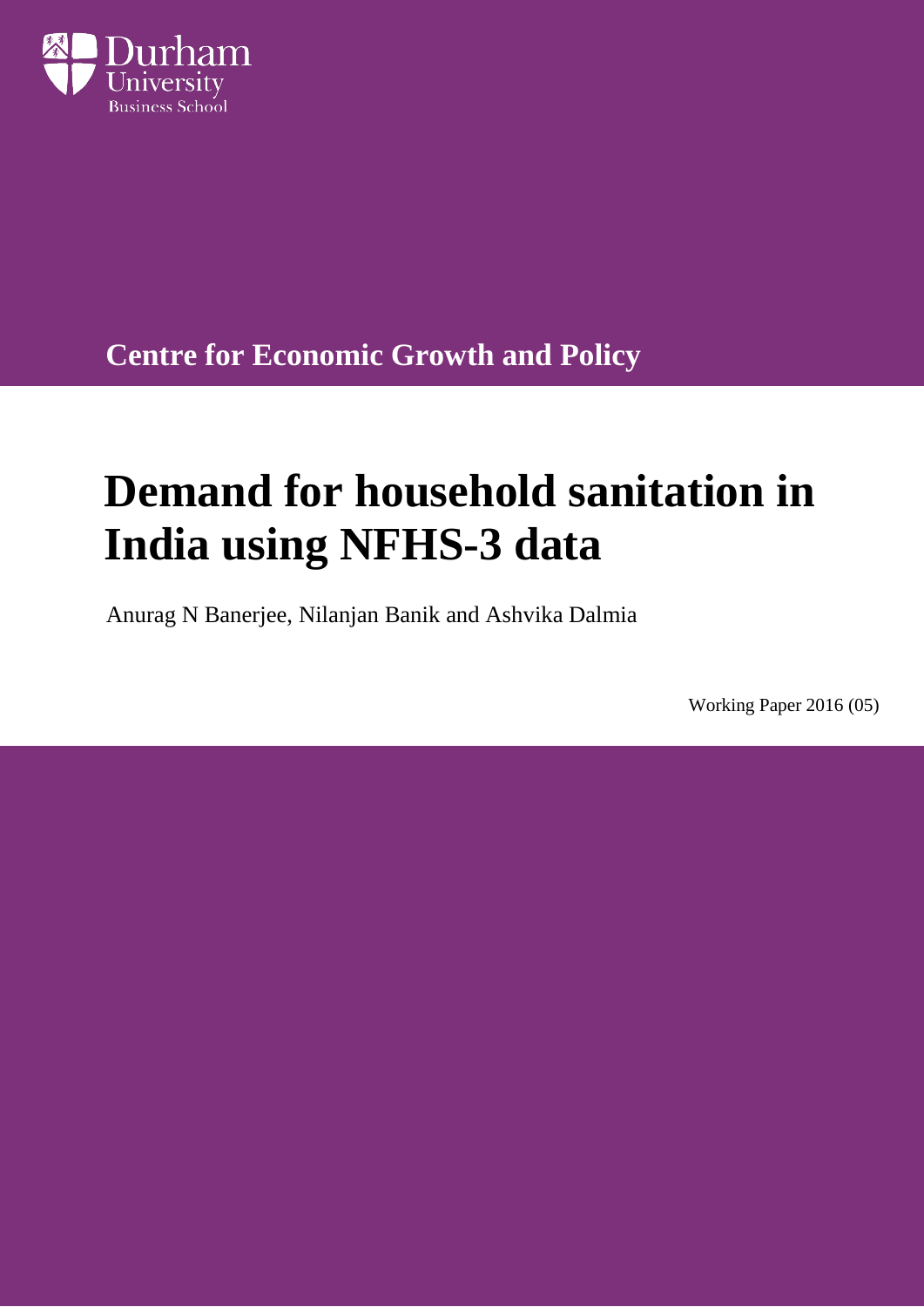## Demand for household sanitation in India using NFHS-3 data

Anurag N Banerjee, Durham Business School, UK,

Nilanjan Banik, Bennett University, India,

Ashvika Dalmia. Durham Business School, UK.

September 4, 2016

#### Abstract

India has the highest number of people defecating in the open and the Indian Government is trying to eradicate by constructing toilets for its citizens. This paper is about whether the government is likely to succeed in its cleanliness drive mission by a supply side policy. We examine the household preference and other the factors leading to open defecation in India. We examine preference for having a toilet in the household over the preference of other household durable goods. Our results suggest toilets get a lower preference – ranked 12, out of 21 different types of consumer durables we investigate. The results also indicate a strong case for imparting education and public awareness, especially, among the female cohort. We find the odds of using toilet in a household, with an educated woman (18 years of schooling) is 3.1 times more than a household with illiterate or pre-school educated women. Among other factors households living in urban areas are 19 times more likely to use toilet in comparison to their rural counterparts.

JEL Classification: C01, I18, O11

Key words: India, Toilets, Preference.

## 1 Introduction

## Background

On October 2, 2014 the Indian Prime Minister Mr. Narendra Modi launched the Swachh Bharat (Clean India) mission, aimed at creating a 'Clean India' over the next five years. The mission is a response to the rising perception about Indian cities as not being clean. This, unfortunately, is true to a certain extent. In the rural areas, only 32.70 percent of rural households have access to toilets. Over 40 per cent of government schools in India do not have a functioning toilet. On a global scale, India has the highest number of people defecating in the open, at a staggering number of 597 million (WHO and UNICEF, 2014). In 2012, the average concentration of open defecate per square kilometer area was highest in India, that was more than double of the world average (Coffey et al., 2014). Each day, about 100,000 tons of human faeces are found in the open (UNICEF, 2012).

Through Swachh Bharat mission, the government plans to build 110 million toilets across the country between 2014 and 2019. The success however is conditional upon toilets being delivered,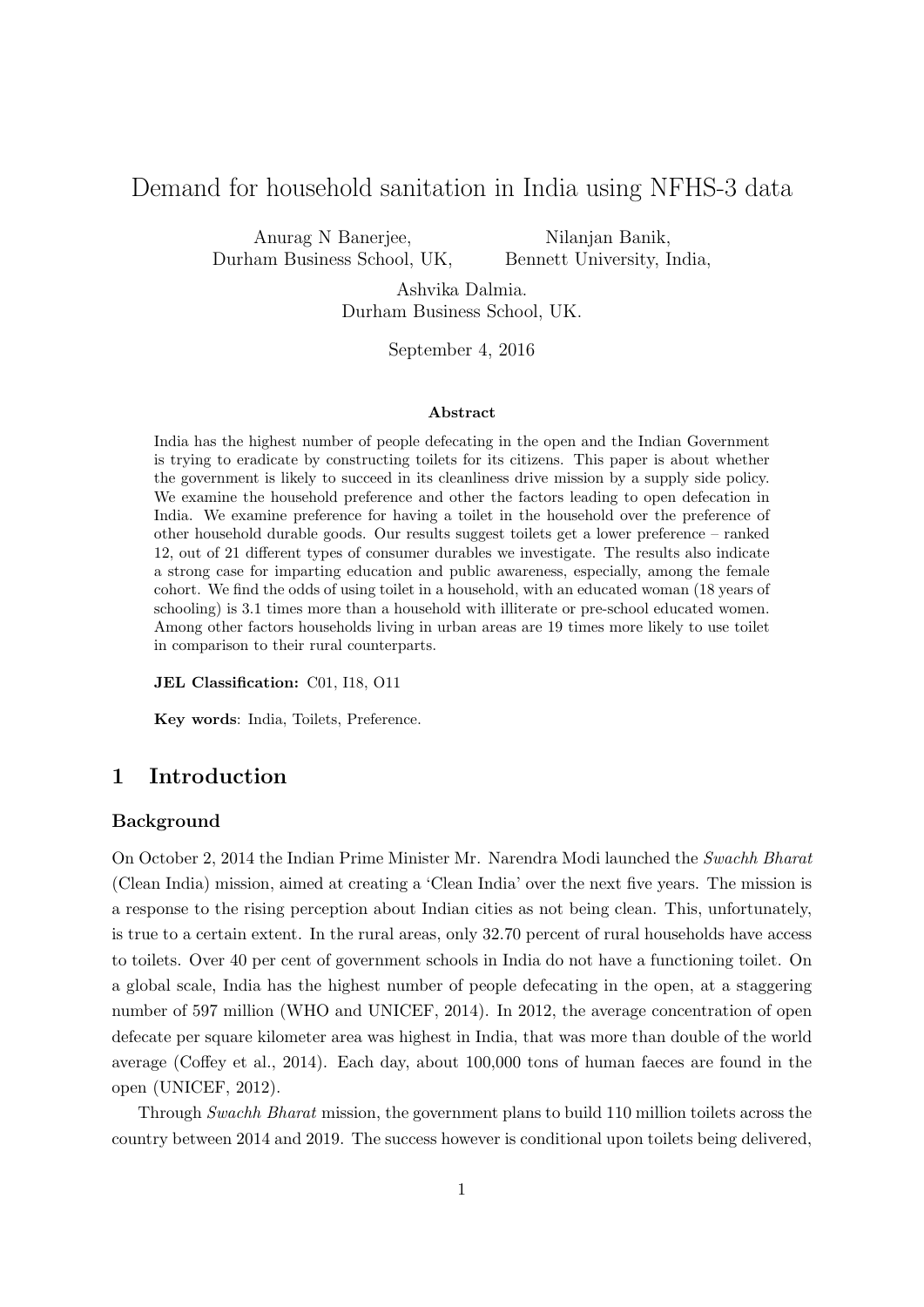and more importantly, that there will be takers. In fact, when the government allocates money for developmental activities such as education, health, and sanitation, it has to prioritize its spending, ideally in a fashion so that a sector with a higher social return gets more funding relative to the others. In this case, returns from constructing toilets will be higher provided people start using toilets and stops defecating in the open.

## Preference for a Household toilet

Given the policy focus on the supply side economics of toilet construction, we ask the question as to how the households value the construction of toilets vis-a-vis the accumulation of other consumer durables. This paper addresses this important aspect and characterizes household's decision to construct toilets within their household.

In terms of household preference, we rank the demand for toilets vis-à-vis 20 other consumer durables, such as cots, watches, mattresses, chairs, bicycles, tables, electric fans, televisions, pressure cookers, radios, motorcycles, water pumps, mobile telephones, telephones (fixed), sewing machines, refrigerators, tractors, animal drawn carts, threshers, and computers. We also examine preference structure for using toilets among residents from various states in India. In this way, we can comment about the state-wise difference in toilet coverage that is determined by cultural factors (exogenous) or the lack of sanitation related infrastructure (endogenous) for example, availability of water in the household.

This study takes into account the first large dataset – Demographic and Health Survey (DHS) data collected in 2005-2006. The Indian version of the DHS data, that is the third round of the National Family and Health Survey (NFHS-3) contains information about use of toilets by various household characteristics, namely, gender, religion, area, and geography.

Our results suggest that for any individual building toilets gets a far lower preference among lists of other household items. Toilets are ranked at 12, out of 21 different types of consumer durables, considered for this study. Regional (state-level) ranking reveals that the North-Eastern part of the country and Kerala (a southern state in India) has a higher preference for toilets compared to other durables. The Northern and Western states have worse rankings.

When the analysis is done conditioning on other socio-economic characteristics, in terms of odds ratio we found that a household in which a woman has attained higher education (18 years of schooling) is 3.1 times more likely to use toilets. Geographically, households living in urban areas are 19 times more likely to use toilets in comparison to their rural counterparts. Religion and caste (religious sub-divisions) plays a role as well. The effect of religion shows that Muslim households are 5.4 times more likely to use a toilet than a Hindu household is. Even Christian households are 1.3 times more likely to adopt a toilet in comparison to their Hindu counterparts. Hindu households have lowest coverage of sanitation facilities in comparison to other religions. The results suggest a strong case for imparting education and public awareness.

The rest of the article is organized as follows. Section 2 is about the previous literature. In Section 3 we describe the data and discuss preliminary statistics. In Section 4 we develop our empirical methodology and discuss results from our analysis. Section 6 concludes the article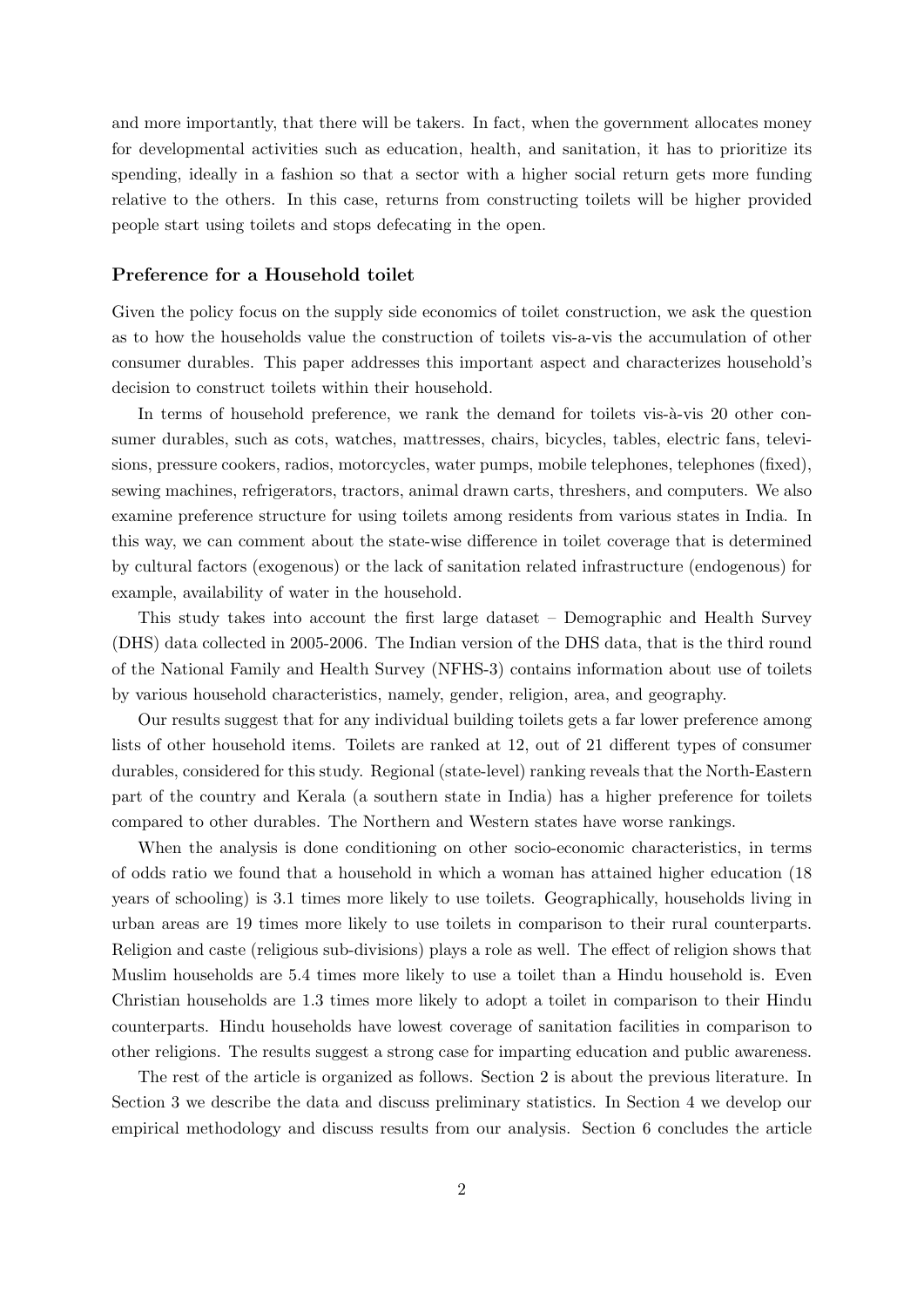with relevant policy prescription.

## 2 Related Literature

Throughout the world, poor sanitation is one of the leading risk factors for infant mortality. Faeces contain germs that may cause diarrhoea among children, and in the long run, can also cause change in the tissues of their intestines that prevent absorption and use of nutrients in food (Hollm-Delgado, et al., 2008). Every 15 seconds a child dies of a preventable disease relating to contaminated water, sanitation and hygiene (UNICEF, 2000). Recent evidence from Bangladesh and India suggest that children exposed to worse sanitation environment are likely to have stunted growth and are likely to develop enteropathy (Spears, 2012). George (2008) estimates that for each dollar spent on sanitation it is likely to yield a return of US\$ 7 to an individual, as he/she is less likely to remain absent from work (that is, remain productive) or visit a doctor. Working with district-level income data from India, Banerjee and Banik (2014) show closed drainage system has the maximum impact on income.

Swachh Bharat mission is not one-of-a-kind sanitation and hygiene interventions. In 1986, the government launched Central Rural Sanitation Programme (CRSP), giving incentives in the form of full or partial funding to households for building toilets. However, this supply-driven programme met with a limited success. Banerjee and Mandal (2011) show between 1981 and 2001, the average yearly expansion of toilet was a meagre 1 per cent. As economic agents such as firms and non-profit organizations (NPOs) were not involved: there was lack of awareness and the demand for sanitary facilities could not be generated.

Later, CRSP inculcated a demand driven approach. Launched in 1999, and titled 'Total Sanitation Campaign (TSC), the programme emphasized more on Information, Education and Communication (IEC), human resource development, and capacity development activities, to increase awareness about better sanitation practices among rural households. Subsequently, in 2003, the government also launched Nirmal Gram Yojana (Clean Village Campaign) providing monetary incentives to *Gram Panchayats* (political subdivisions comprising of multiple small villages), NPOs, and economic agents, assisting toilet coverage in villages. Unfortunately, this effort too met with limited success. Reports (Shah et. al., 2013) indicated that over 40 per cent of the funds under TSC, especially those allocated under IEC remained unused, and the government subsidies were often unavailable to households which needed them the most.

Studies have examined the reasons behind the limited success of TSC. Ramani (2008) attributes this to market failure. For a poor person, the short term opportunity cost of constructing a toilet is high since there are no short-term benefits. The poor care less about long-term health impact of sanitation compared to the everyday survival instincts. From the supply-side, construction of toilets are undertaken by NPOs which are particularly driven by their organizational aims rather than by market incentives. In addition to these demand and supply-side factors, a study undertaken by J-PAL (2012) attributes institutional constraint as a factor. For instance, constructing a closed drainage system requires coordination between centre, states, and municipalities/gram panchayats at the local-level – the latter amongst these are sometime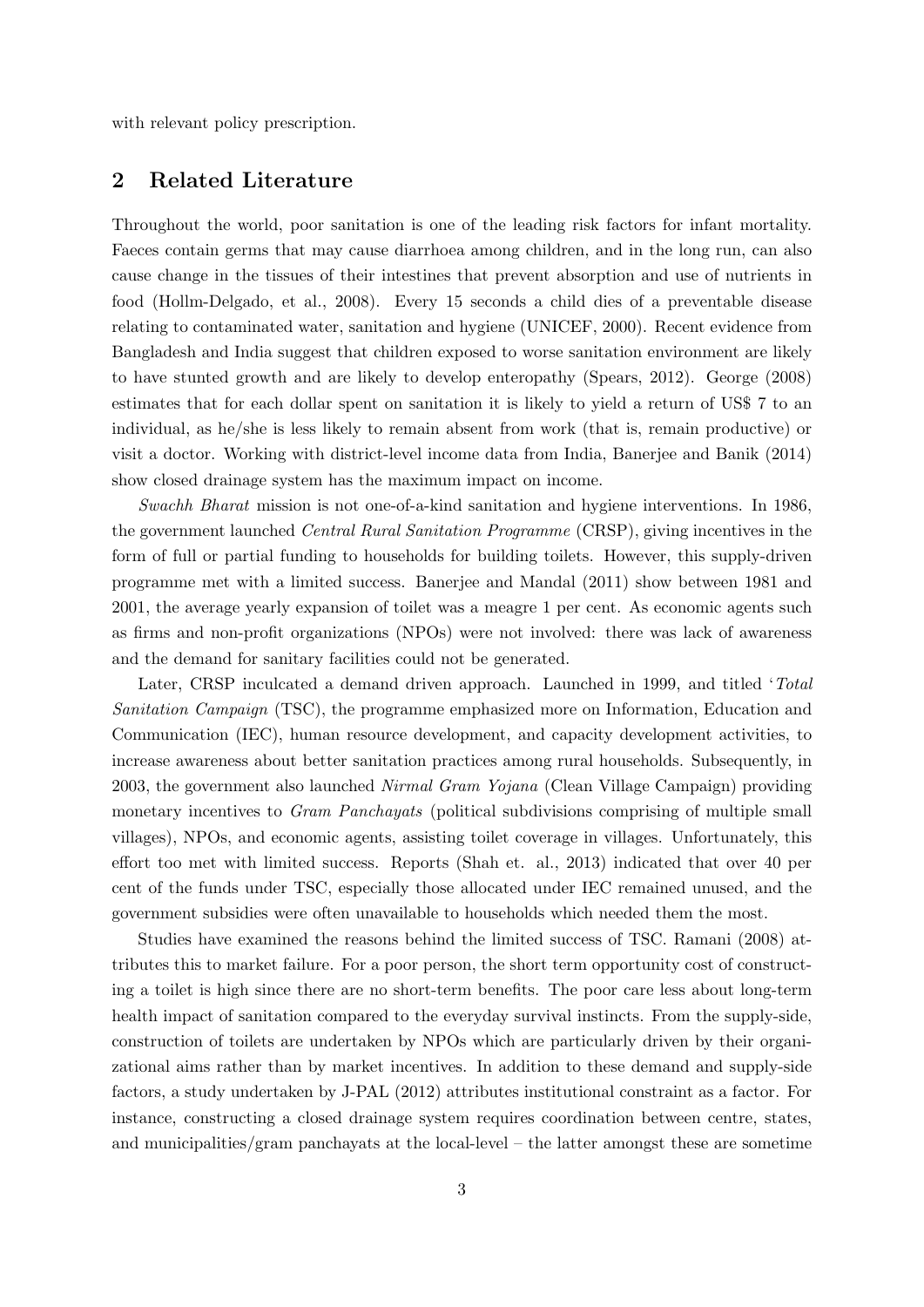not forthcoming.

Finally, there are cultural issues. Coffey et al. (2014) find that in rural northern India there is a definite preference for defecating in the open. In a survey covering 3235 households spreading across five north Indian states – Bihar, Rajasthan, Uttar Pradesh, Madhya Pradesh and Haryana – results indicate that in spite of having toilets, over 40 per cent of the households practiced open defecation. Many more in India's rural belts felt it was pleasurable, comfortable and convenient to defecate in the open. They find it hard to break this decade hold habit and had in some cases converted toilets into a small store room. <sup>1</sup>

O'Reilly and Louis (2014) have a better story to tell. In a survey covering households from rural Himachal Pradesh and West Bengal, this study finds successful adoption of toilet is conditioned upon three factors. First is the political will to govern so that the toilets are delivered, and also to mobilize an awareness programme to educate the citizens about the benefits of using toilets. Second is the peer pressure, arising from social stigma of defecating in the open, when everyone else in the neighbourhood is using toilets. Third is the political ecology arising from the government bodies guaranteeing supply of water, and ecological factors such as soil quality – makings some areas better suited for building toilets than the others.

Although the previous studies find out the sets of demand, supply-side, and cultural factors contributing to use of toilets, none of these map preference structure for using toilet vis- $\lambda$ -vis other consumer durables. We believe mapping preference structure is essential in understanding effective demand for toilets. We have use various household characteristics to map this preference structure. Additionally, the earlier studies use case based approach, something that we are complementing with the statistical analysis.

## 3 Description of Data

We have used NFHS-3 data collected in 2005-2006. NFHS-3 survey interviewed 1,09,041 households spreading across 28 states in India. Information about 1,08,933 are found and are reported in Table 1. Administered under Ministry of Health and Family Welfare, Government of India, NFHS-3 collected information on women and children about health, family welfare, and nutritional intake. Throughout the analysis household is the unit of measurement.

Regarding the use of inhouse toilet, the survey asked the following question [[ Question Number 31]]: 'What kind of toilet facility do members of your households usually use?' (IIPS and Macro International, 2007c, p.48). Respondents were asked to choose among the following options: (a) Flush or pour flush toilet – piped sewer, septic tank, pit latrine, flush to somewhere else; (b) Pit latrine – ventilated improved pit/biogas; pit latrine with slab; without slab, open pit; (c) Twin pit/composting toilet; (d) Dry toilet; and (e) No facility. Additional information about whether households were first time users of toilet, and what kind of existing toilet facility did they have, were also asked. We construct our use of toilet variable as zero when there is

<sup>1</sup>Available at http://timesofindia.indiatimes.com/city/bareilly/UP-villagers-prefer-open-fields-raze-Swachhloos/articleshow/50582495.cms. (Accessed on 24th August 2016)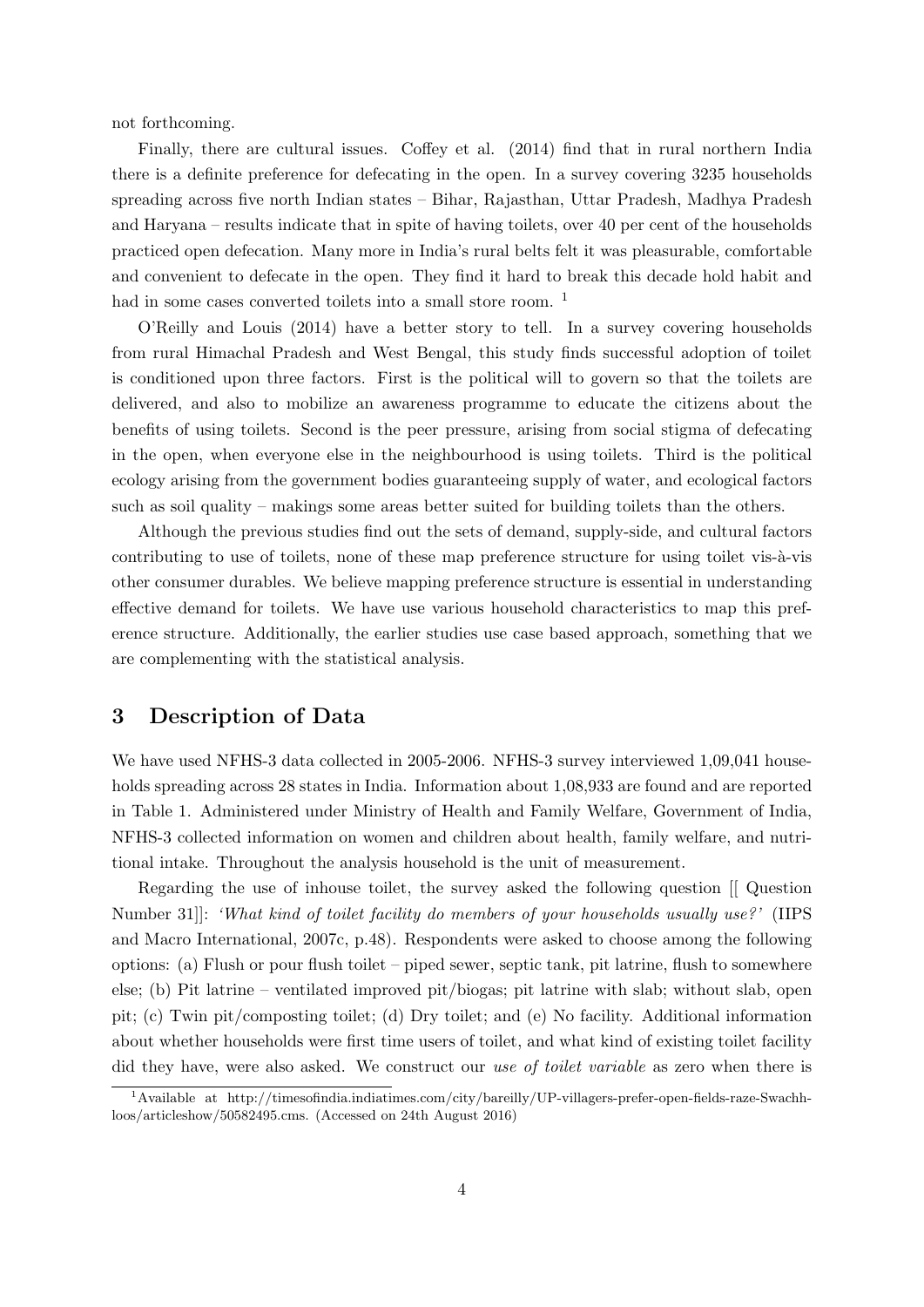no toilet facility, and one if there is any facility and the households say that they are using the toilets.

In accordance with the DHS methodology, missing values for categorical items (for example, source of drinking water) were not reassigned, and were treated as 'non available (NA)' observations. Missing values for dichotomous variables (for example, electricity and durable goods) were assigned to the category of failure, that is, the household does not possess these goods. Table 1 reports the summary statistics of the variables that we use for our empirical analysis.

Table 1: Summary Statistics of the Variables Table 2: Conditional probability of a household practising open defecation, given various characteristics.

Table 2 presents a preliminary analysis of the conditional probability of a household's access to toilet given various characteristics. This was done using simple contingency table analysis. Our conditional probability estimates in Table 2 suggest that use of toilets is considerably low among households residing in rural areas (0.613). People who are economically poor usually do not have toilets  $(0.727$  for *kaccha* house)<sup>2</sup>. Culturally, Hindu households have a lower propensity to use toilets (0.441). On the contrary, households who are economically better-off (having computers, televisions, and motorcycles) and have access to bank accounts, have a larger proportion of toilets users among them. So we need to analyse the household preference of having toilets in relation to other durable goods conditional on the level of wealth. We have done this in the next section.

## 4 Empirical Methods and Results

The empirical analysis is presented in two parts. Firstly, we examine the preference for having toilets vis-à-vis other consumer durables. Secondly, we look at various household characteristics, including, preference structure for having toilets across residents from various states.

#### 4.1 Wealth threshold and preference for toilet

For the first part of the analysis we create a wealth/asset index. The motivation is to examine importance of toilets vis-à-vis other major components of consumer durables. Although DHS provides a wealth index, but the constituents of this wealth index are consumer durables alongside with toilets. Bonu and Kim (2009) use this wealth index as an independent variable. Although they use a large data-set obtained from the 60th round of National Sample Survey (January-June 2004), a limitation in their methodology arises from toilets featuring both as dependent and independent variables which leads to problems of endogeneity.

We define wealth in the conventional sense, as net stock of financial and real assets that are appreciating over time. OECD (2013) considers immovable property such as house, savings in

 $2A$  kaccha house is a building made of natural materials such as mud, grass, bamboo, thatch or sticks and is therefore a short-lived structure.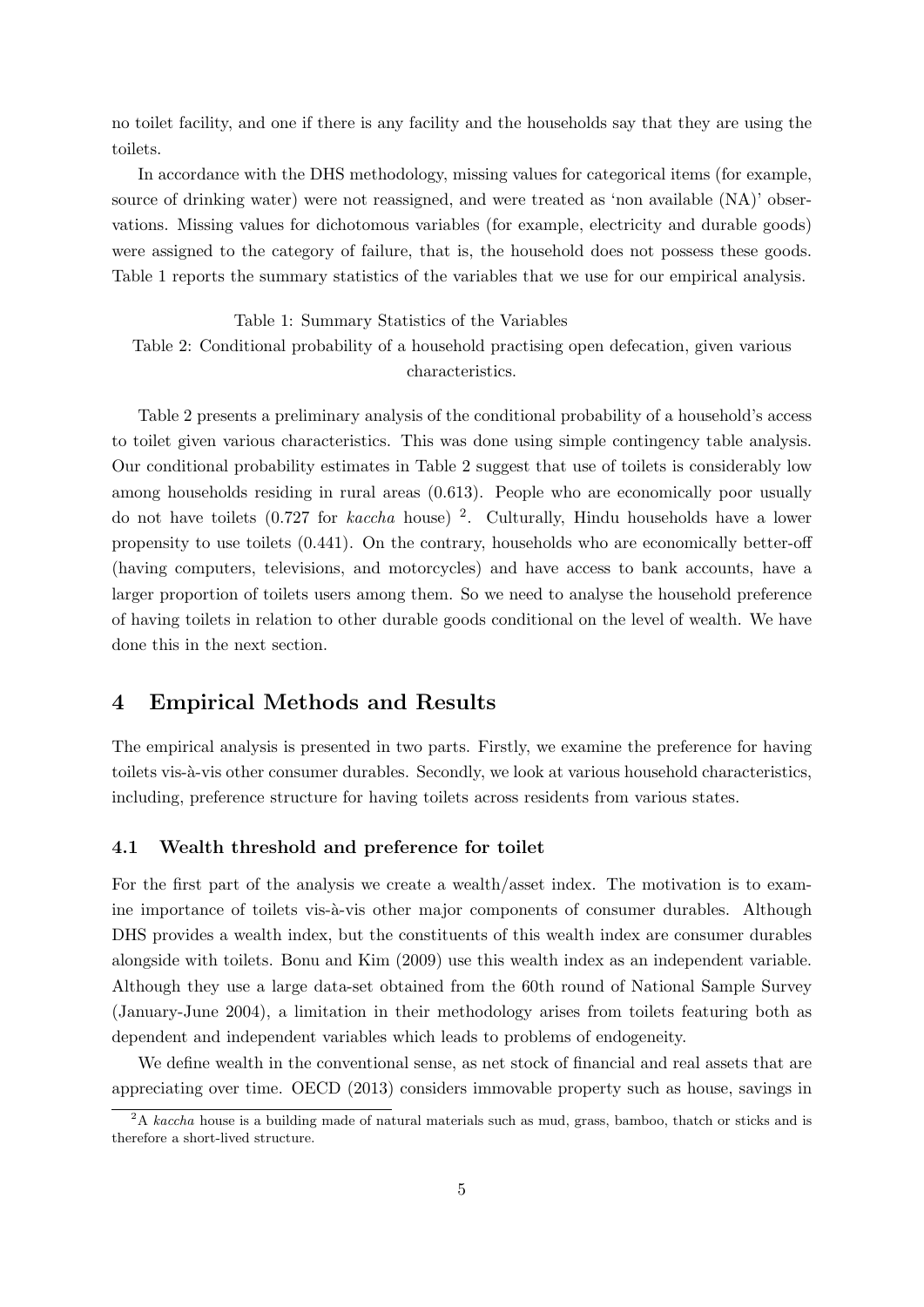banks, equities and bonds, and land ownership as components of wealth. One obvious problem with the data we have is that we do not know the market value of these assets. Filmer and Pritchett (2001), uses the principal factor of PCA to construct the wealth index, but their methodology suffers from the usual problem of interpreting the PCA weights, which tries to orthogonalise the variance covariance matrix, assuming that the component variance is finite. The variance is a good measure of "spread" for symmetric distributions, but it fails when we consider skewed or asymmetric distributions. PCA tries to maximize the variance in the projected dimension. If the distribution follows Pareto distribution (in case of wealth) then variance drops quickly. This happens because as  $\alpha$  (the tail-index) grows, then the data starts to group around the small mean. At times, large swings are associated with the Pareto distribution, something that a small variance would not describe well. So, we construct a simple model to implicitly price the assets based on holding observables assuming the underlying Wealth is distributed Pareto $(\alpha)$ :

Let  $P_a$  be the price of the non-divisible asset a. Suppose, individual i with disposable income  $I_i$  buys this asset. Then we must have  $P_a \leq I_i$ . Therefore the proportion of that asset any individual has is given as:

$$
\Pr\left(P_a \le I_i\right) = 1 - F_I(P_a) = p_a,
$$

where,  $F_I$  is the disposable income distribution of the population.

From above we have  $P_a = F_I^{-1}$  $I_I^{-1}(1-p_a)$ . If the disposable income is Pareto distributed, that is,  $F_I(P) = 1 - \underline{I}P^{-\alpha}$ , then

$$
P_a = \underline{I}p_a^{-1/\alpha}.\tag{1}
$$

Here,  $\underline{I}$  is the threshold for minimum level of consumption.

Note that even if  $F_I$  is not Pareto,  $P_a$  and  $p_a$  are negatively related.

$$
\frac{dP_a}{dp_a} = -\frac{1}{f_I(P_a)} < 0\tag{2}
$$

Here,  $f_I(p_a)$  is the density function. Thus higher is the market value, the lower is the likelihood of having the assets.

With this idea, we create an asset index comprising of various assets,  $a_1, a_2, \ldots, a_N$  that any household is likely to have, with probabilities  $p_1, p_2, \ldots, p_N$ , respectively. The probabilities are empirically estimated taking the proportion of assets in the sample. The expected wealth for any household i is given as the weighted average of assets that the household hold  $I(a_{ik}), \ldots, I(a_{iN}),$ where the weights are inversely proportional to the probabilities of the assets ownership.

$$
Wealth_i = \sum_{n=1}^{N} \frac{I(a_{ik})}{p_n}
$$
\n<sup>(3)</sup>

where  $I(a_{in}) = 1$ , if household i holds the asset n, zero otherwise.

We consider whether the household has a house and the types of house  $Kaccha (KH_{0i})$  and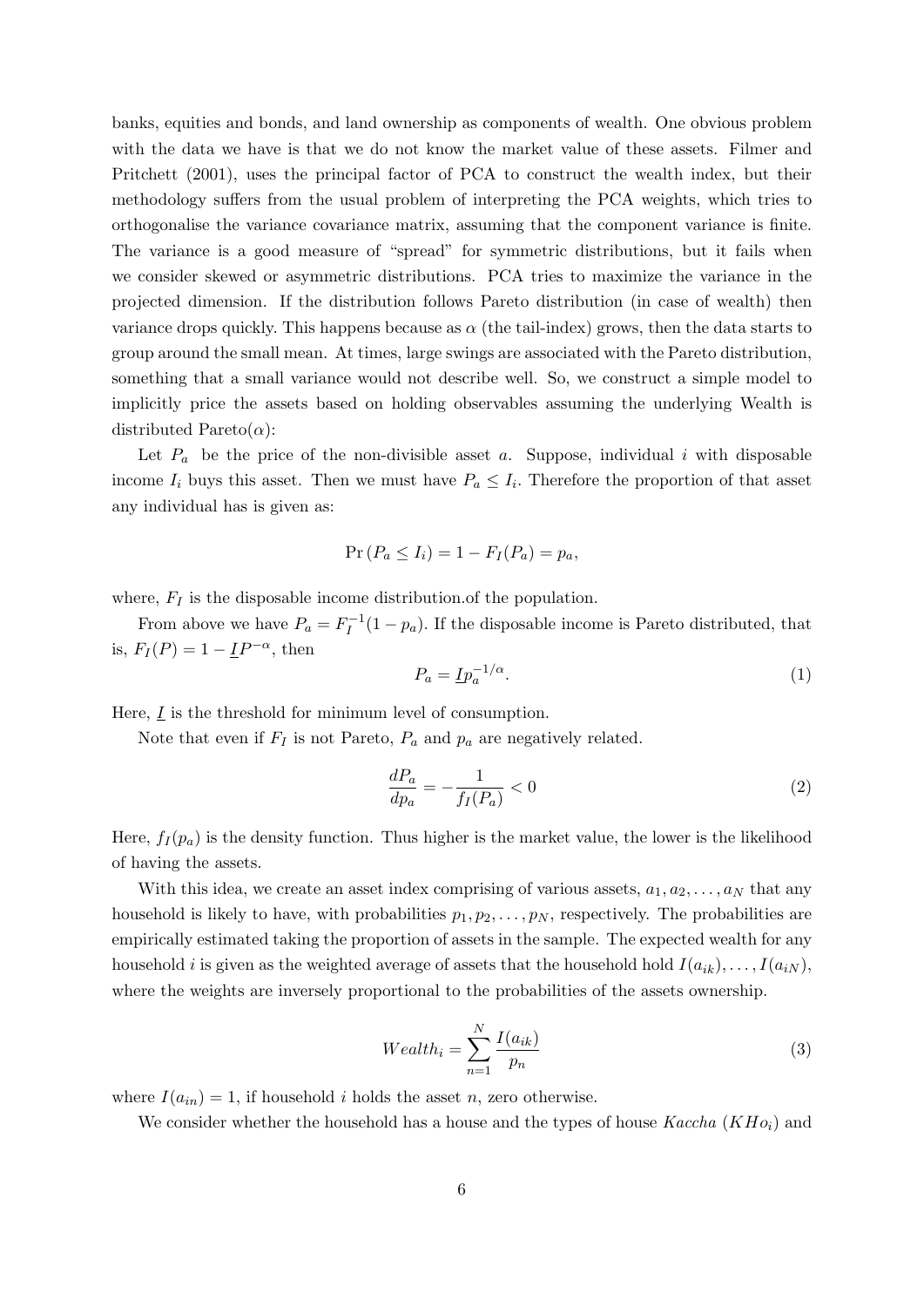Pucca (PH $o_i$ ), bank savings accounts (Bank<sub>i</sub>), <sup>3</sup> and land (Land<sub>i</sub>), as components of wealth following OECD (2013). Note that the magnitude of this wealth index is not a nominal variable but ordinal, therefore monotonic transformations will not change the ordering (See equation 2).

Given a level of expected wealth, we compute the conditional probabilities with which any household is likely to own any particular consumer durable. The parameters of the probability function are estimated using maximum likelihood method of estimation. We compute the the odds ratio as:

$$
\log \frac{\widehat{q}^g}{1 - \widehat{q}^g} = \widehat{\beta}_0^g + \widehat{\beta}_1^g Wealth_i.
$$

Odds ratio gives the likelihood that a consumer will prefer any particular consumer durable. We then compute the threshold wealth level for which the probability of adopting a particular durable good is  $q^g = 0.5$ . Thus for a particular durable good g the threshold level of wealth is given as  $\widehat{Weakh}^g = -\widehat{\beta_0^g/\widehat{\beta_1^g}}$ .

Once we compute these 21 different probabilities function with respect to the wealth, we rank them to determine demand for toilets in comparison to 20 other consumer durables.

After obtaining the threshold wealth levels, we order these goods according to their thresholds. Lower is the threshold wealth the higher is the preference for having that consumer durables. In other words, the better the rank of a toilet in a household's wealth preference ordering, the lower is the level of wealth it will be adopted. Since the wealth index is not nominal but ordinal, any monotonic transformation will preserve this ordering.

#### Results

Using the methodology described in section 4.1, we rank households demand for toilets.

#### Table 3: Preference for Toilets.

The findings gives an idea of the households' preference ranking with respect to other consumer durables. Table 3 indicates toilets get a lower preference - ranked 12 out of 21 different types of consumer durables that we investigated. Demand to have televisions and motorcycles both ranks higher than toilets. It means that these two items are more likely to be adopted at a lower level of wealth before toilets. A limitation of this data is that it is relatively old (NFHS-3 was implemented in 2005-2006). A newer data set is most likely to reveal mobile phones getting a better rank than toilets. A lower ranking of toilets indicates that the problem of sanitation in India is not solely determined by the supply side factors. Thus supply side government policy such as construction of toilets is unlikely to succeed, and a proper policy might requires behavioral alterations. This will help develop market for toilets (O'Reilly, 2014).

Accounting for cultural, social, educational and infrastructural differences across India, we also map how toilets will be adopted across various states in India in (See Table 5). Our results indicate Kerala and North-Eastern states have a higher preference for toilets. This is consistent with the analysis by Ghosh and Cairncross (2014) and Bonu and Kim (2009) who finds that

<sup>&</sup>lt;sup>3</sup>Although we do not have any data regarding the amount of money in the accounts.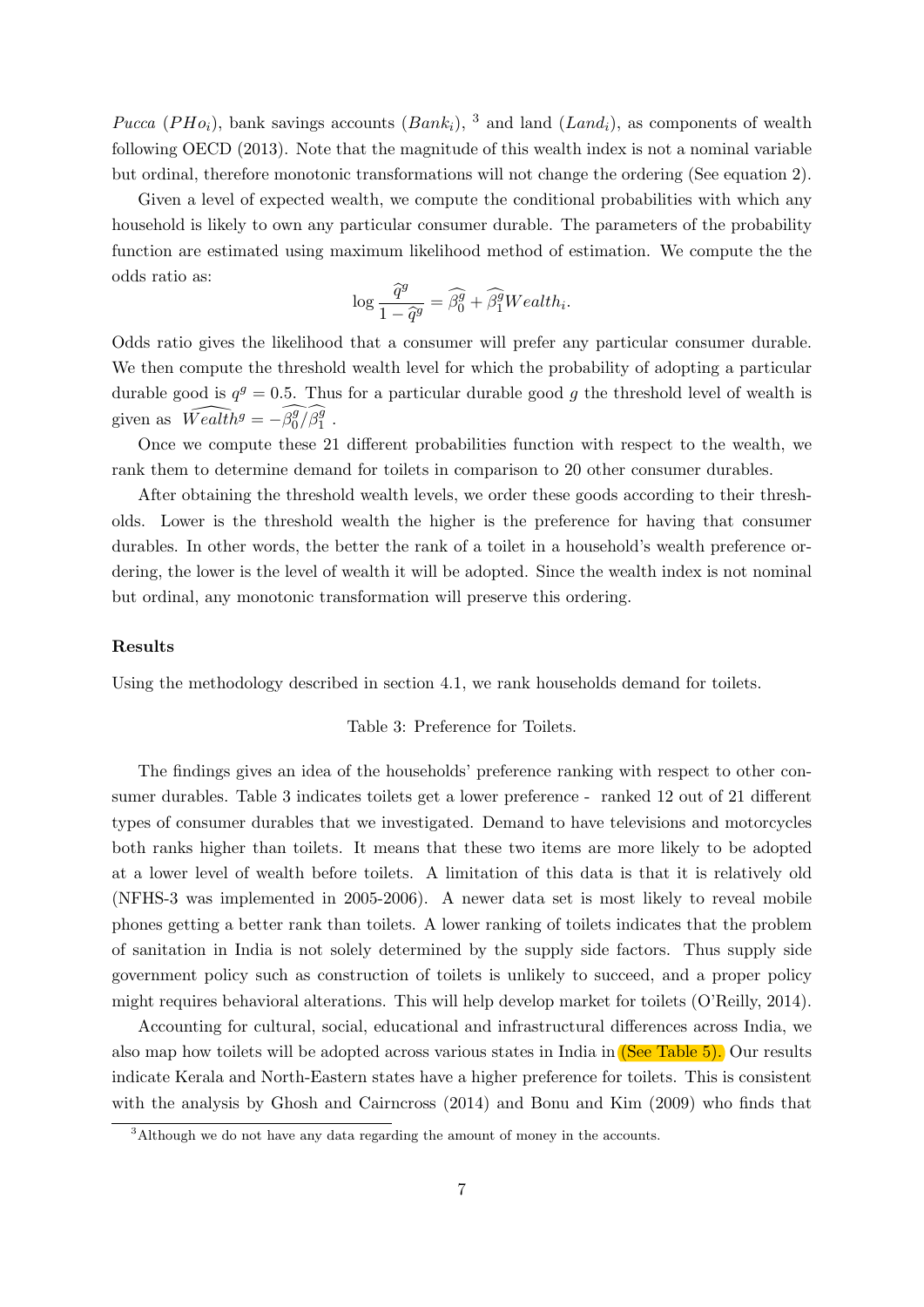access to toilets are highest among the North-Eastern states. North-Eastern states and Kerala are educationally better-off in comparison to rest of India. Female empowerment is also higher. For example, communities such as the Nairs and Ezhavas in Kerala, and the Khasi, Jaintias, and the Garo tribes in Meghalaya (comprising majority of the population) practice matriarchy, where women have power in activities relating to allocation, exchange, and production.

Table 5: Regional (state-wise) Preference for Toilets.

Consistant with Coffey et al. (2014) find that in Northern and North-West India there is a definite preference for defecating in the open. In our ranking analysis, Bihar (rank 8), Madhya Pradesh (rank 11), Haryana (rank 12), Maharashtra (14), Uttar Pradesh (rank 15), Rajasthan (rank 18), are some of the worst performers in using toilets. Cultural differences matter. For example, villagers in tribal areas in Northern and West Indian states are not used to the practice of using toilets. For them, to relieve inside four walls of toilets is like defecating in the house. In fact, these villagers use toilets for storage purpose (storing valuables) as government built toilets are the only concrete stucture they had in the house.<sup>4</sup>

#### 4.2 Controlling for other household characteristics

In the second part of the analysis we control for other household characteristics which might influence the probability of using the toilets. We estimate a multivariate logit model, controlling for various household characteristics, namely, gender, age, religion/caste, area, institution, and geography which are proxies for cultural differences in a vast country like India.

Gender: Jenkins and Curtis (2005), and Santos et al. (2011) argue that since there is an element of safety and dignity associated with it, women are more likely to use toilets in comparison to their male counterparts.

Age: Santos et al. (2011) find younger respondents in Salvador and Brazil prefer to use toilets in comparison to their older cohorts. Accordingly, we use age as a variable.

Geography: Bonu and Kim (2009) find regional factors such as state-level toilets intake, and urban-rural residence as factors, affecting uptake in toilet usage. To account for the region specific effect, we differentiate respondents from urban and rural areas. And, within urban areas, we differentiate between mega cities, large cities, small cities, large towns, and small towns. Rural residence is taken to be the base category.

Religion/Caste: Bonu and Kim, (2009) show the importance of religion and caste. Hence, we control for religion and caste factors using dummy variables. Hindu religion and general category caste are taken as the base dummy variables.

Institution: A study by J-PAL (2012) shows the importance of including institutional factors. We consider percentage of household in any particular state with water connection as a proxy for institution. This factor also serves as a proxy for network/demonstration effect as well.

<sup>4</sup> [http://timesofindia.indiatimes.com/city/pune/In-rural-areas-newly-built-toilets-too-pretty-touse/articleshow/53472232.cms].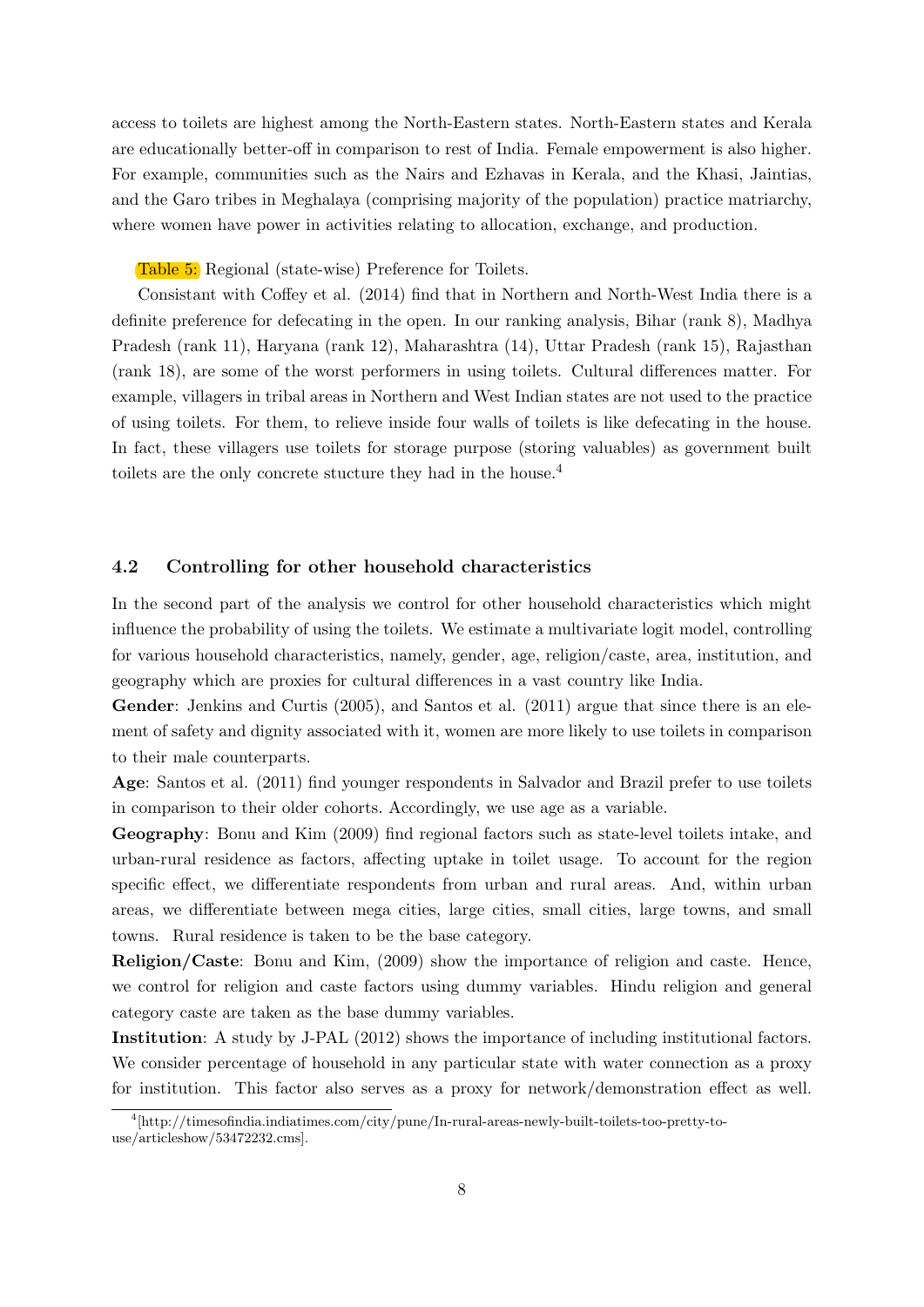We think proximity or in-house water connection is necessary to encourage households to use toilets.

Female empowerment has been proxied by using level of female literacy and the sex of the household-head. Using 2011-Census data (survey conducted by Government of India), Ghosh and Cairncross (2014) find an inverse relation between female literacy rates and open defecation. Wei et al. (2004) reports a similar finding - female literacy rates explain 24.3 per cent of the variance in the distribution of toilet usage. We take into consideration different levels of female literacy, with base level being taken as pre-school or illiterate, and the higher level was constructed using data related to primary, secondary and higher education (post-secondary) levels.

Wealth: Wealth is an important indicator of economic well-being so we use the wealth index  $EWealth_i$  that we created earlier (See, equation 3). In addition to the wealth index we also include the amount of agricultural land a household owns to indicate the level of wealth in the rural area. This is to adjust against higher house prices of urban households who may not have agricultural land.

Standard of Living Index: To aggregate the effect of other consumer durables and their relative preference to toilets we create a standard of living index. We use 21 durable goods  $d_1, d_2, \ldots, d_{21}$  that any household is likely to have, with probabilities  $q_1, q_2, \ldots, q_{21}$ , respectively. The Standard of Living Index for any household i is given as  $SLI_i = \sum_{l=1}^{21} d_{i,l}/q_l$ . Figure 1 shows the empirical distribution of the standard of living index. It is a skewed distribution, with a majority population having a lower standard of living.

Figure 1: Distribution of households by Standard of Living Index.

Finally, regional specific variation is captured by introducing state-specific dummy variables.

## Results

We report regression results in Table ??. We present an unrestricted model (Model 1 in Table ??), and a restricted version (Model 2 in Table 5). In the restricted version we drop the gender and the house variables. <sup>5</sup>

Table ??: Regression Results.

Table ?? indicates the importance of female literacy rates. The coefficient on female literacy rates suggests that as the level of education increases, women are more likely to use toilets. The odds ratio for households in which a woman has attained a higher education is 3.1 times more in comparison to households where a woman has attained education till the pre-school level. Our result is consistent with Wei et al. (2004) and Ghosh and Carincross (2014) stressing the need for female literacy rates.

<sup>&</sup>lt;sup>5</sup>The predictive power of Model 2 gets increased when we drop these two variables. For selecting models, we use Akaike Information Criteria (AIC). Given a number of potential models, the model with the lowest AIC value was chosen.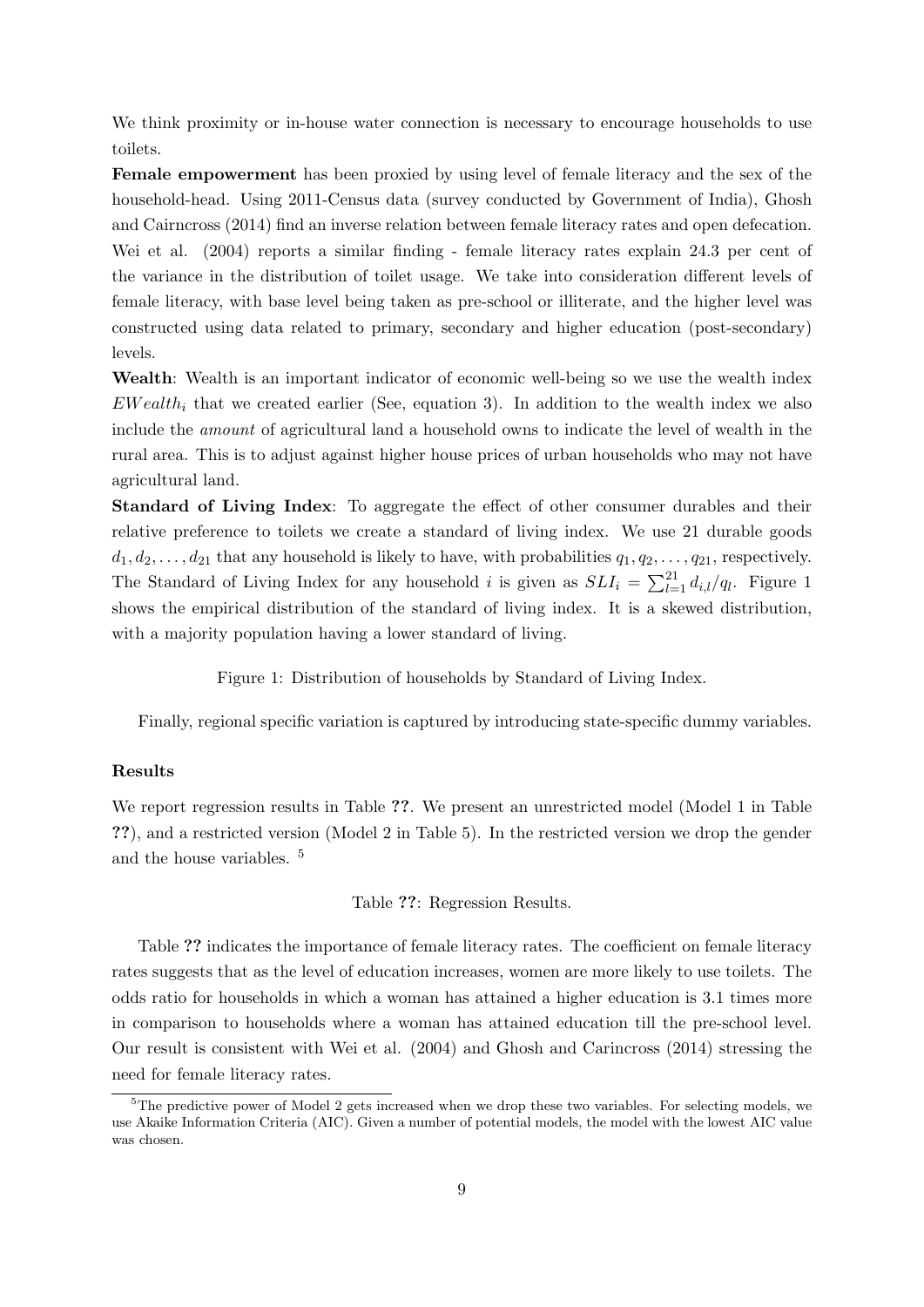Interestingly we find, as the number of women in any household increases, that household is less likely to use toilets. The gender variable is also not statistically significant. Results from Jenkins and Curtis (2005) and Santos et al., (2011) indicate otherwise. Women are more likely to use toilets than men due to perceived benefits of greater dignity and safety.

However, there is an explanation for our results. The positive impact of households head being a woman, may be negated by the fact that such households have a lower mean standard of living index score in comparison to the households headed by men, -0.071 (for female) compared to 0.012 (for male) (See, Figure 2 and 3).

Figure 2: Histogram of Standard of Living scores where the household head is a Female Figure 3: Histogram of Standard of Living scores where the household head is a Male

Households with a better standard of living are likely to use toilets more than the ones who are poor. Our model predicts that the odds of using a toilet becomes 7.6 times higher if standard of living index variable increases by 1 unit. A richer household with a  $pucca$  house<sup>6</sup> is more likely to use toilets. Research by Dickinson and Pattanayak (2007) yields similar findings, with correlation between housing characteristics such as type of walls and toilet usage. Halder and Kabir (2008) demonstrated that the absence of a toilet facility is linked to a lower socioeconomic status (based on household assets, housing conditions, etc.) in Bangladesh.

We find that urban households are more likely to use toilets in comparison to their rural counterparts. In comparison to rural areas, the odds for using toilets in mega cities such as Mumbai and Kolkata are nearly 35 times higher. The odds ratio for households using toilets in small cities, in turn is higher than ones residing in small towns. And all these urban-odd ratios are higher than the odd ratios computed for the rural areas. A household in a small town is 2.8 times more likely to use a toilet than his counterpart from rural areas. Our findings is similar to that of Bonu and Kim (2009) who demonstrate that the rural-urban differential in household possession of latrines has remained large over the past decade - diminishing slightly from 62 per cent in 1992-1993 to 57.8 per cent in 2004-2005.

The Planning Commission, Government of India (2002) has cited two reasons as to why urbanization might lead to more use of toilets. First, is the higher concentration and construction of toilet facilities in urban areas are facilitated by government-private initiatives, which is not so prevalent in rural areas. Second, is because of other factors such as lower awareness about possible health benefits, higher levels of poverty, beliefs that owning a household toilets have higher costs, and a simple lack of modernization could be a barrier to improved sanitation in rural areas.

The positive sign on the coefficient of agricultural land (Hectare variable) indicates that as number of units of agricultural land holding increases, the household becomes wealthier and is more likely to use toilets. This finding is similar to Salter (2008) and O'Connell (2014). Additionally, the odds ratio for households that own a bank or post office account is 1.2 times more likely to use a toilet than the ones who do not have access to these amenities. Wealthier people not only have better access to financial institutions but also more likely to use toilets.

<sup>6</sup>Pucca housing (or pukka) refers to dwellings that are designed to be solid and permanent.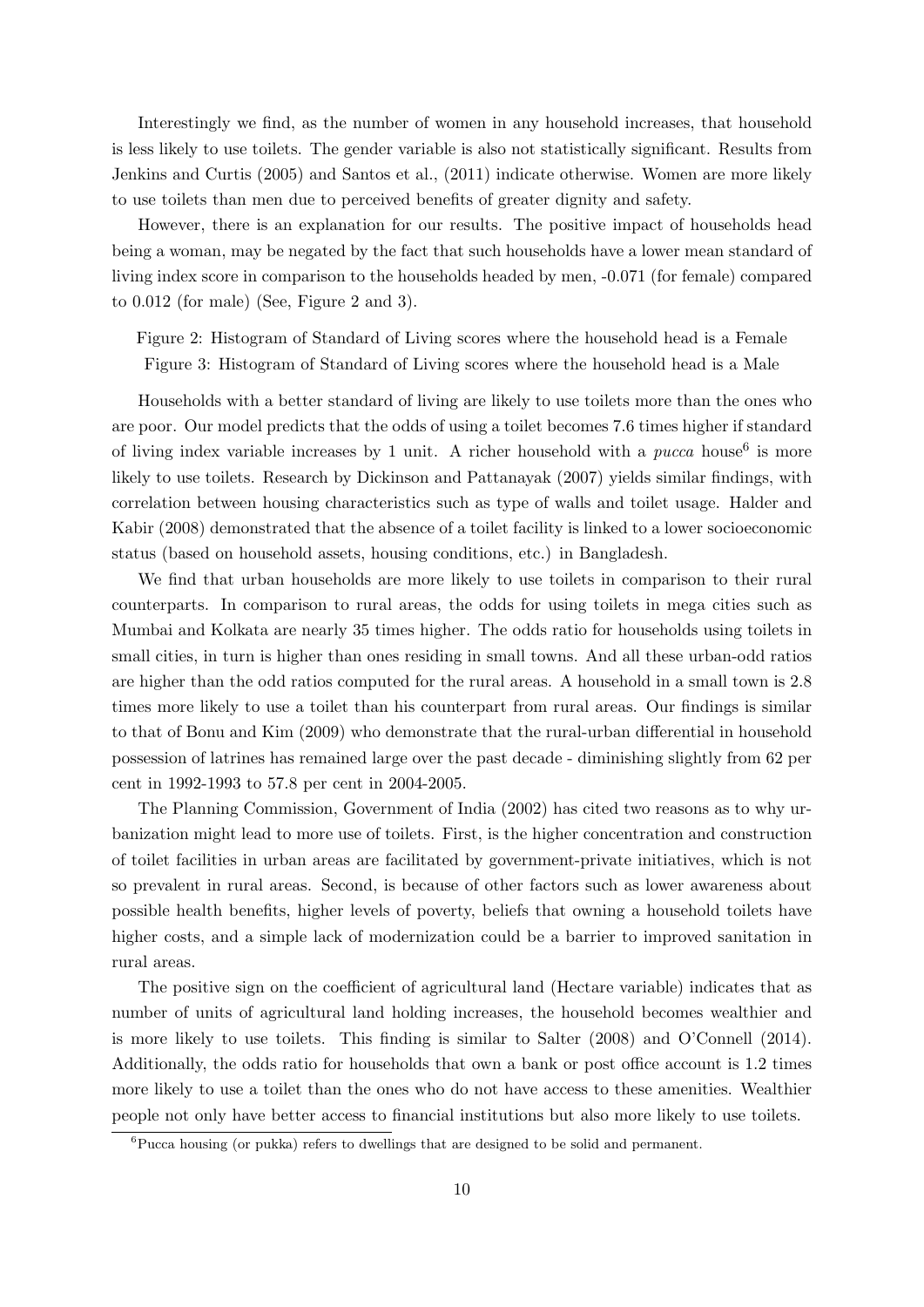Then there are religion and cultural factors affecting use of toilets. In terms of odds, the religion variables demonstrate that Muslim households are 5.4 times more likely to use a toilet than a Hindu household is. Even a Christian household is 1.3 times more likely to adopt a toilet in comparison to their Hindu counterparts. Using DHS data, Bonu and Kim (2009) obtained a similar result, with the Hindu households having the lowest coverage of sanitation facilities in comparison to other religions.

This result is surprising, as Indian Muslims are on average both poorer and less educated than the Hindus (Bhalotra et al., 2010). There could be two plausible reasons. First is because of cultural and behavioral attitudes. The example from Bangladesh (a predominantly Muslim dominated country) suggests a reason for superior sanitation rate in the former in comparison to that of India is because culturally Muslims are accustomed to offering prayer (azan) five times a day. And, each time they do, they have a practice of washing their hands and feet, and physically cleaning themselves. Muslim women are more likely to use toilets than their male counterparts due to the perceived benefits of dignity and safety. There is a second approach to understanding why Indian Muslims are more likely to use toilets. We find Muslims are more likely to live in urban areas than Hindus are. The conditional probability of a household residing in a urban area is 0.45 for Hindu and 0.55 for Muslims. Spatially, households living in urban areas are 19 times more likely to use a toilet in comparison to their rural counterparts. According to the National Sample Survey report (Government of India, 2015), while 87.9 per cent of the urban households were found to have access to water for use in toilets, only 42.5 per cent rural households had this facility. Banerjee and Banik (2014) show for 1 per cent increase in a closed drainage system, the income increases between 0.96 per cent and 2.58 per cent.

The coefficient of the Caste variable predicted by Model 2 is -0.253, implies that Scheduled Caste (SC), Scheduled Tribe (ST) and Other Backward Class (OBC) households have a lower probability of using toilets when compared with households from general caste Hindu, Muslims and Christians. When it comes to accessing different types of public goods in India, Banerjee and Somanathan (2007) find there is a pronounced caste-based differential, with ST households continuing to be significantly deprived. They contend that this is a result of these tribal castes living in relatively inaccessible areas of the nation, and thus having lower access to public goods in comparison to others. This line of argument is supported by our results. For the households living in rural areas and countryside, the conditional probability that these household belongs to SC, ST or OBC is over 0.60, in comparison to 0.41 for people from other communities. Additionally, Srinivasan and Mohanty (2004) have found that the level of abject poverty is higher among these castes, which could be another potential reason for poorer sanitation coverage among SC, ST, and OBCs.

Finally is the state-level variance in the use of toilets. The odds ratio for households in the North-Eastern Indian States of Manipur, Mizoram, Tripura, Meghalaya etc. and the southern state of Kerala using toilets are much higher than a household in Delhi (the reference state). For example, a household in Tripura is 761.5 times more likely to use toilets than a household in Delhi. The state dummies for Rajasthan, Jammu & Kashmir, Himachal Pradesh, Jhark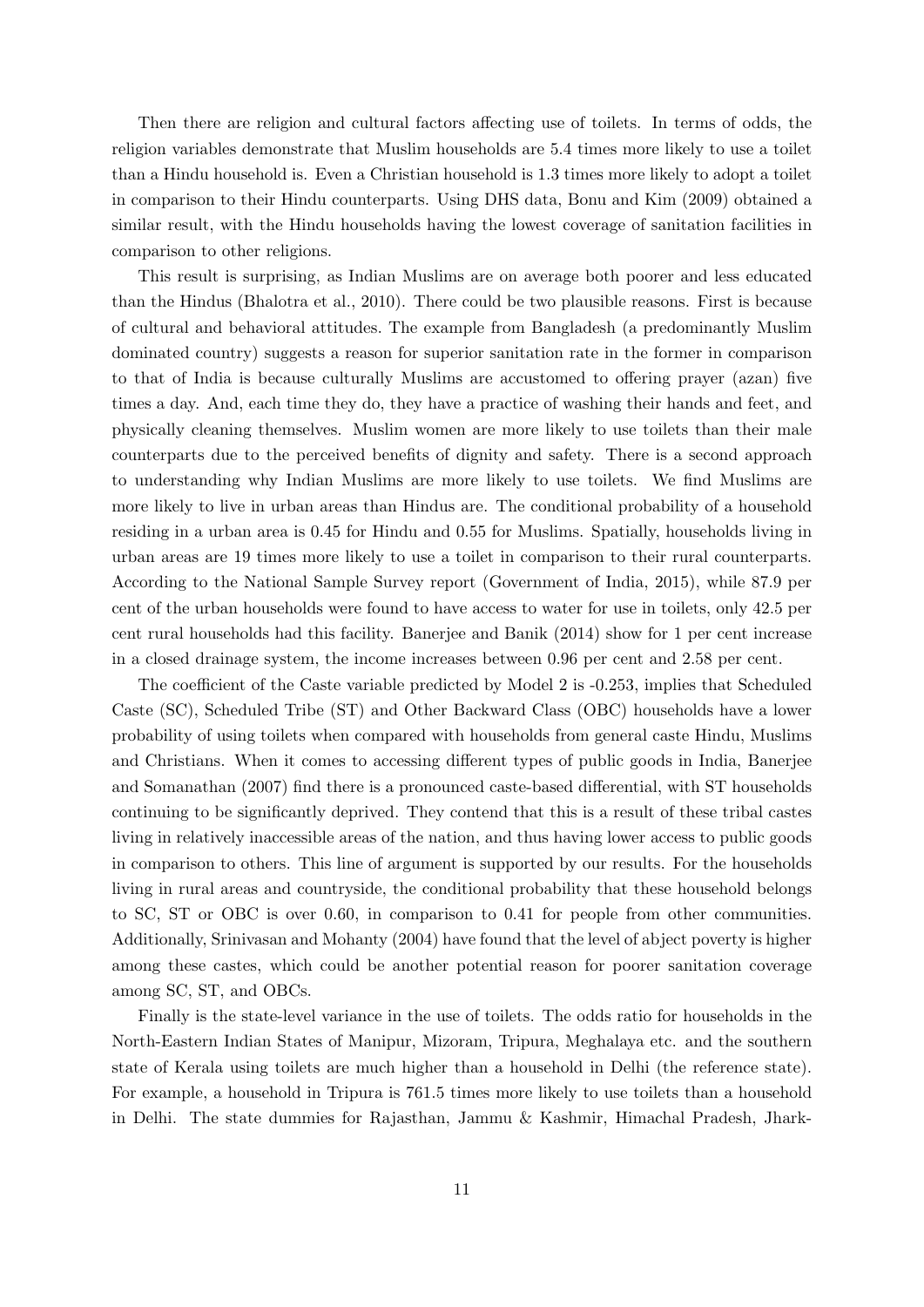hand, Chhattisgarh and Tamil Nadu have negative coefficients implying that the probability of households using toilets in these states is lower than in Delhi. Such findings have been observed in previous academic literature as well, with the backward states of Rajasthan, Jharkhand and Chhattisgarh having lower levels of toilets usage in comparison to other states (Coffey et al., 2014). For Tamil Nadu - a Hindu dominated state - the reason for its poor performance on sanitation is again cultural. Ramaswamy (2005) and Bathran (2011) argue that open defecation among Hindu households is due to caste system, where the customary circumvention of excreta is sustained by keeping defecation away from the house and entrusting the clean-up job to the so-called 'untouchables' or 'lower' castes. To sum up, even after controlling for the usual socio-economic factors like caste, religion, education, women-empowerment, wealth and access to water, we find that state-level variation exists. The main reason for open defecation is behaviour and mindset of the people who have continued this practice of defecating in the open for centuries.

To check robustness of our results and also that the literature indicates that the rural households are prone to open deification, we do a sub-sample analysis with only rural households. The coefficient of a variable originally considered is robust if its sign and level of significance do not change. Considering rural households only, we find that our results are consistent with the previous analysis. The results are shown in Table 6.

Table 6: Rural Sub-Sample Regression Results

## 5 Conclusions and policy implications

There are a number of policy implications. First, governments from developing countries, India in particular, should concentrate on creation of demand for using toilets. They must ensure that a larger proportion of funds are directed towards IEC component of the policy. The lesson from the Nirmal Gram Yojana experience suggests cash incentives will not necessarily increase awareness to use toilets. Rather than counting the number of toilets being built, the approach should be about tracking regionwise number of open defecators. Not only is monitoring required but introduction of more programmes in the line of TSC is expected to be fruitful.

Second, empirical analysis indicates female literacy rate is an important factor. Use of toilets can be improved by policies that aim to emancipate and increase education levels among women. For increasing sanitation coverage it will be wise to target women, and actively involve them in policymaking.

Third, there is a rural-urban divide, with sanitation problem concentrated in rural parts of India. There is a need for government policies specifically focusing on improving sanitation in rural areas.

Fourth, the religion and caste-based differentials in adoption of toilets are more difficult to eradicate. Religion and caste-based differentials are rooted in some ingrained beliefs and attitudes. To change this behavioral attitude, the government needs to recast its effort to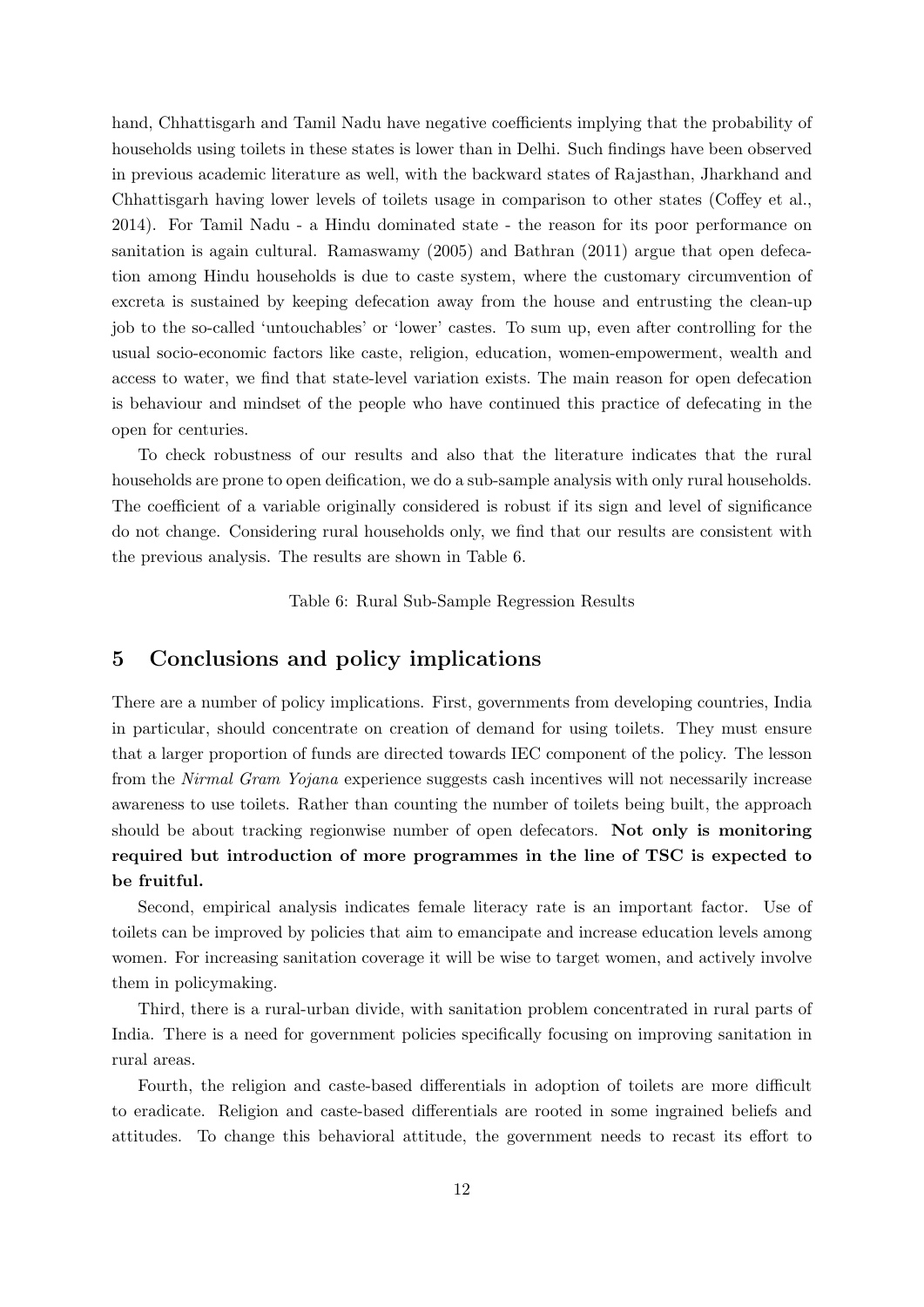communicate the benefits of not defecating in the open.

A limitation of this study is that we have not considered the market demand for toilet. It will be interesting to consider factors, such as the price for providing a toilet. Additionally, a more encompassing income and wealth variables will be useful to evaluate if sanitation subsidies that target the poor have actually reached the intended groups. These variables will enable construction of a precise demand function for a toilet.

## References

- Banerjee A., and Somanathan R. (2007) 'The political economy of public goods: Some evidence from India', Journal of Development Economics, Vol. 82, pp. 287-314.
- Banerjee A., and Banik N. (2014) 'Is India Shining?',Review of Development Economics, Vol. 18, No. 1, pp. 59-72.
- Banerjee T., and Mandal K. (2011) 'Revisiting the Midnapore Model after Ten Years of Total Sanitation Campaign (TSC) in India', SSRN Working Paper. Available at: http://ssrn.com/abstract=176
- Bathran R. (2011) 'Indian Sanitation', Economic and Political Weekly, Vol. XLVI, pp. 34-37.
- Bhalotra S., Valente C., and van Soest A. (2010) 'The puzzle of Muslim advantage in child survival in India', Journal of Health Economics, Vol. 29, pp. 191-204.
- BonuS., and Kim H. (2009) 'Sanitation in India: Progress, Differentials, Correlates and Challenges', Asian Development Bank, South Asia Occasional Paper Series No. 2.
- Coffey D., Gupta A., Hathi P., Khurana N., Spears D., Srivastav N., and Vyas S. (2014) 'Revealed Preference for Open Defecation: Evidence from a New Survey in Rural North India', Economic and Political Weekly, Vol. XLIX, No. 38, pp. 43-55.
- Dickinson K., and Pattanayak S.(2007) 'Open sky latrines: Do social interactions influence decisions to use toilets?', Duke University, Working Paper. Available at: http://aae.wisc.edu/events/papers,
- Filmer D. and Pritchett, L.H, (2001), Estimating Wealth Effects without Expenditure Data-or Tears: An Application to Educational Enrollments in States of India, Demography, Vol. 38, No. 1, pp. 115-132
- George R., (2008), The Big Necessity: The Unmentionable World of Human Waste and Why It Matters, New York City: Holt Paperbacks.
- Ghosh A., and Cairncross S. (2014) 'The uneven progress of sanitation in India', Journal of Water, Sanitation and Hygiene for Development, Vol. 4, No. 1, pp. 15-22.
- Government of India, Planning Commission (2002) 'India Assessment 2002: Water Supply and Sanitation, 2002, a WHO-UNICEF sponsored study', Delhi: Planning Commission, Available at: http://planningcommission.gov.in/reports/genrep/wtrsani.pdf.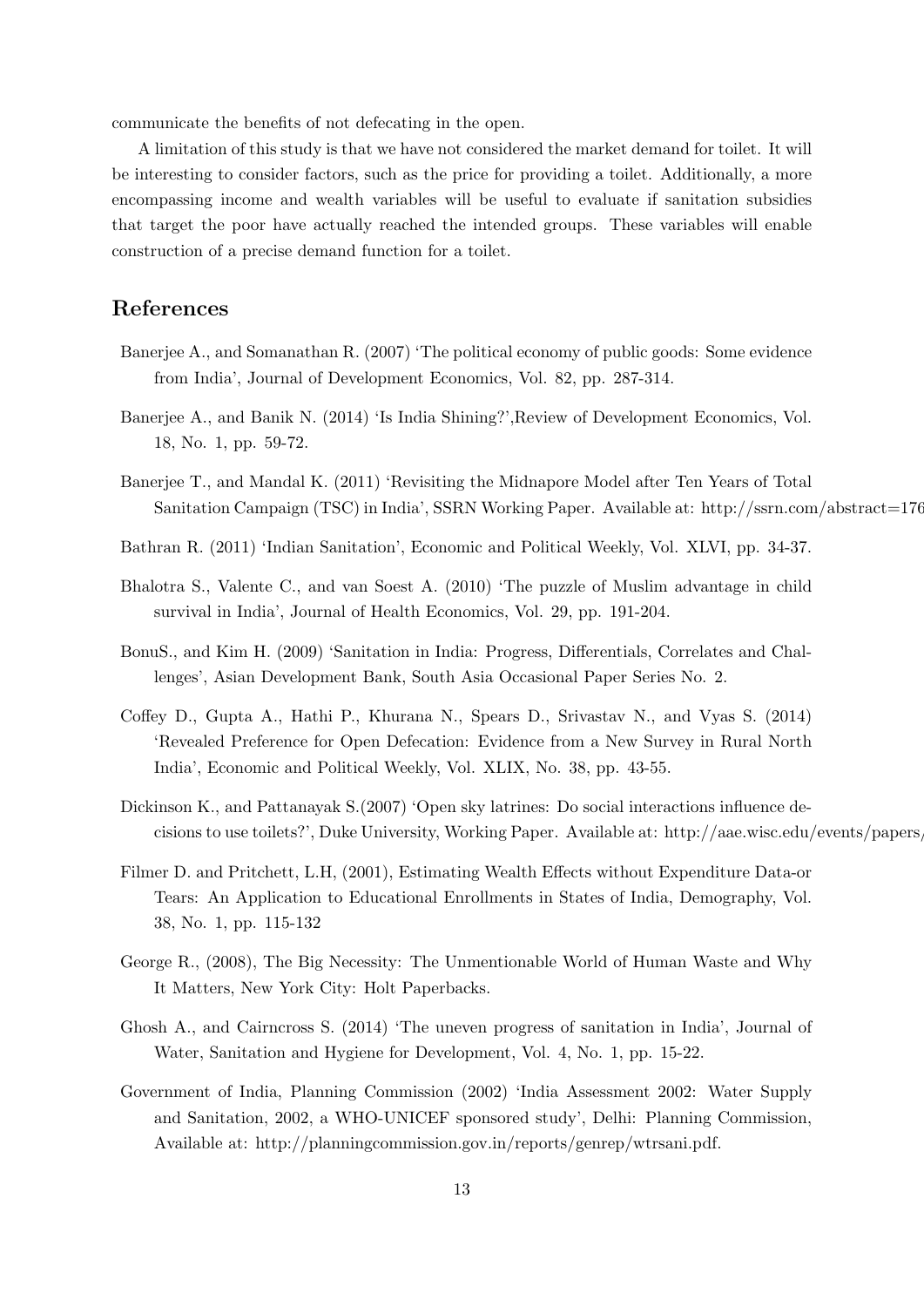- Government of India (2015) 'Houselisting and Housing Census Data 2011', Available at: http://www.censusindia.gov.in/2011census/hlo/HLO Tables.html.
- Jadhav, R., (2016) 'In rural areas, newly-built toilets 'too pretty' to use', Times of India, 31 July 2016.
- Halder A.K., and Kabir M. (2008) 'Child Mortality Inequalities and Linkage with Sanitation Facilities in Bangladesh', Journal of Health, Population and Nutrition, Vol. 26, No. 1, pp. 64-73.
- Hollm-Delgado MG, Gilman, R.H., Bern, C., Cabrera L, Sterling CR, Black RE., and Checkley, W. (2008) 'Lack of an adverse effect of Giardia intestinalis infection on the health of Peruvian children', American Journal of Epidemiology, Vol. 168, No.6, pp. 647-55.
- International Institute for Population Sciences (IIPS) and Macro International (2007) National Family Health Survey (NFHS-3), 2005–06: India: Vol II, Mumbai: IIPS.
- Jenkins M.W., and Curtis V., (2005), 'Achieving the 'good life': why some people want latrines in rural Benin', Social Science and Medicine, Vol. 61, No. 11, pp. 2446–2459.
- J-PAL, 2012, 'J-PAL Urban Services Review Paper', Cambridge, MA: Abdul LatifJameel Poverty Action Lab.
- O'Connell K. (2014) 'What Influences Open Defecation and Latrine Ownership in Rural Households? : Findings from a Global Review', Water and Sanitation Program: Working Paper, Washington: World Bank.
- O'Reilly, and Louis E. (2014) 'The toilet tripod: Understanding successful sanitation in rural India', Health and Place, Vol. 29, pp. 43-51.
- OECD (2013) OECD Guidelines for Micro Statistics on Household Wealth, OECD Publishing, Available at: http://www.oecd.org/statistics/OECD-Guidelines-for-Micro-Statistics-on-Household-Wealth.pdf.
- Ramani S.V. (2008) 'Playing in Invisible Markets: Toilet Innovations and Empowerment', The Charles Cooper Annual Memorial Lecture, UNU-MERIT Working Paper Series.
- Ramaswamy G. (2005) India Stinking: Manual Scavengers in Andhra Pradesh and their Work, Chennai: Navayana Publishing.
- Salter D. (2008) 'Identifying Constraints to Increasing Sanitation Coverage: Sanitation Demand and Supply in Cambodia', Water and Sanitation Program, Available at: http://www.wsp.org/ sites/wsp.org/files/publications/ Sanitation\_demand\_and\_supply\_fieldnote\_final\_1.pdf.
- Santos A.C., Roberts J.A., Barreto M.L., and Cairncross S. (2011) 'Demand for sanitation in Salvador, Brazil: a hybrid choice approach', Social Science and Medicine, Vol. 72, No. 8, pp. 1325–1332.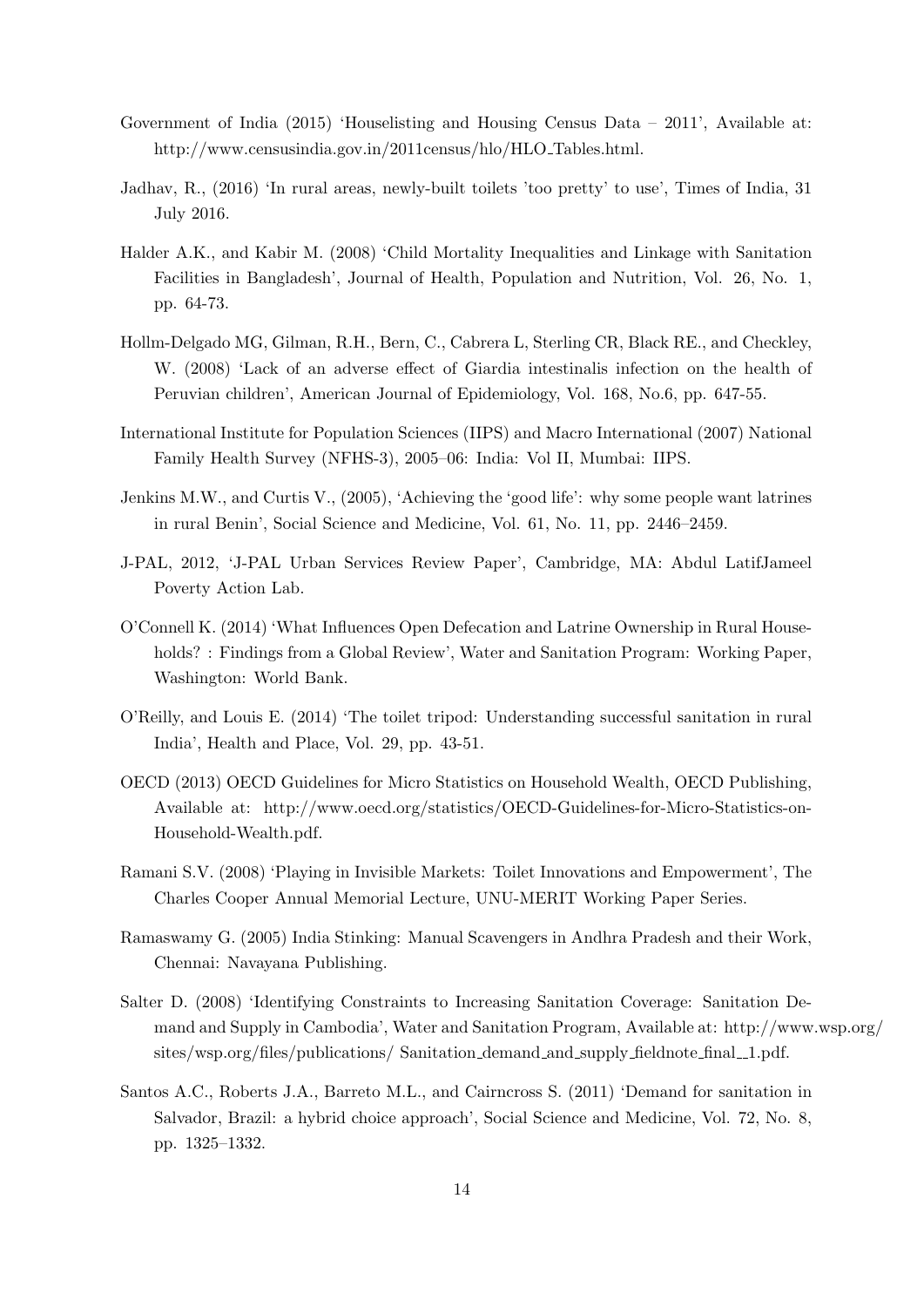- Shah A., Thathachari J., Agarwal R., and Karamchandani A. (2013) 'A market led, evidence based, approach to rural sanitation', Monitor Inclusive Markets, on behalf of The Bill & Melinda Gates Foundation.
- Spears D. (2012) 'Health and Cognitive Achievement among Indian Children', Economics and Human Biology, Vol. 10, No. 2, pp. 210-19.
- Srinivasan K., and Mohanty S.K. (2004) 'Deprivation of Basic Amenities by Caste and Religion: Empirical Study using NFHS Data', Economic and Political Weekly, Vol. 39, No. 7, pp. 728-735.
- The DHS Program: Demographic and Health Surveys (2015), Available at: http://dhsprogram.com/.
- The DHS Program STAT compiler (2015), Available at: http://www.statcompiler.com/.
- Tiwari, M., (2016) 'UP villagers prefer open fields, raze Swachh Loos', Times of India, 14 January 2016.
- UNICEF (2000) Learning from Experience: Evaluation of UNICEF's Water and Environmental Sanitation Programme in India, 1966-1998, New York: Evaluation Publications.
- UNICEF (2012) 'An overview of status of drinking water and sanitation in schools in India', UNICEF WASH, Available at: http://in.one.un.org/img/uploads/Snapshot\_WASH%20in%20Schools\_Ind
- Wei F., Pillai V., and Maleku A. (2004) 'Sanitation in India: Role of Women's Education', Health Science Journal, Vol. 8, Issue 1, pp. 90-101.
- WHO (2004) Water Sanitation and Hygiene: Facts and Figures (updated March 2004), Available at: http://www.who.int/water sanitation health/publications/factsfigures04/en/.
- WHO and UNICEF (2014) Progress on Drinking Water and Sanitation: 2014 Update, Geneva: World Health Organisation, Available at: http://www.wssinfo.org/fileadmin/user\_upload/resources/JMF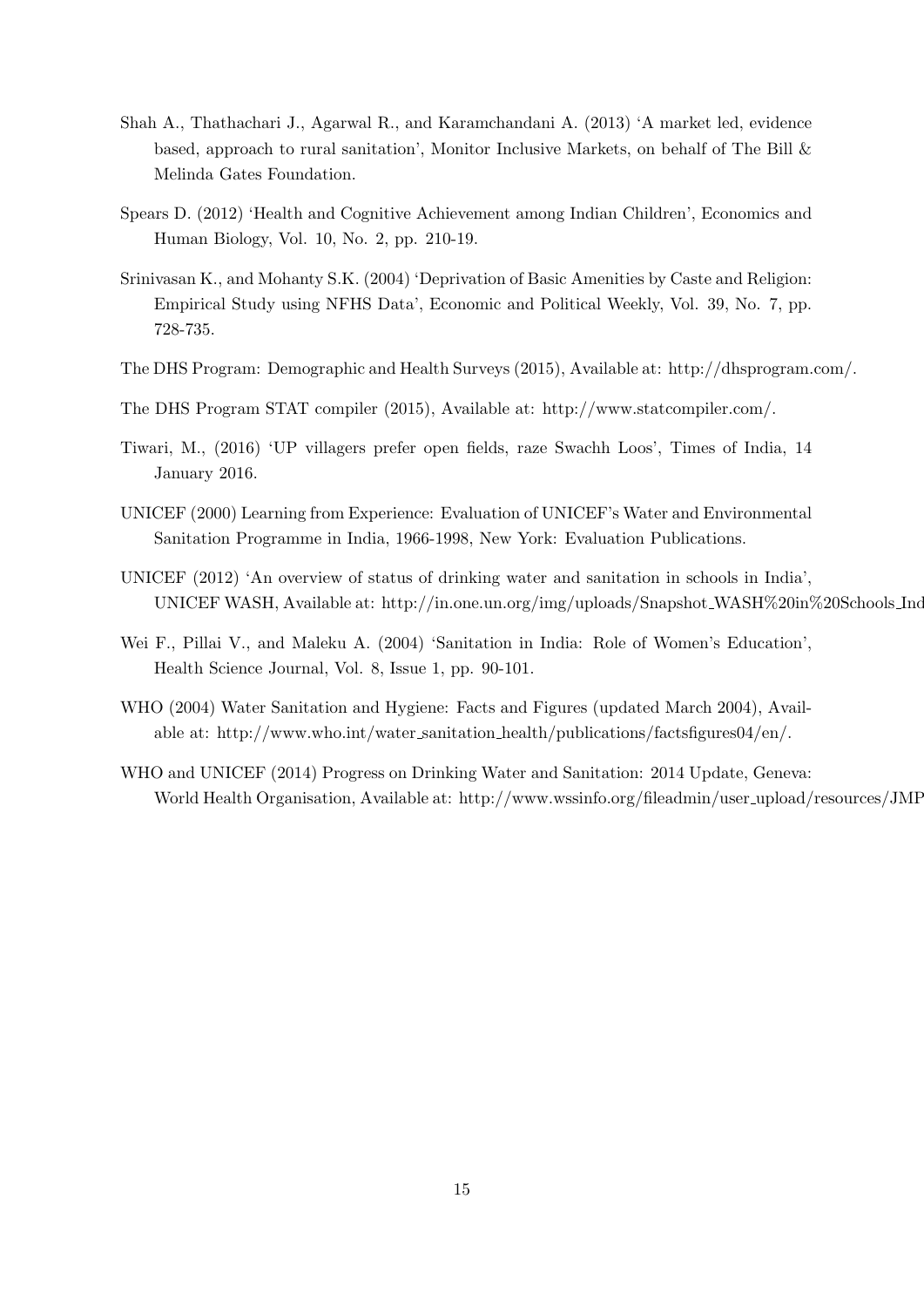|                                    | Table 1: Summary Statistics of the Variables |              |        |               |        |                   |
|------------------------------------|----------------------------------------------|--------------|--------|---------------|--------|-------------------|
|                                    |                                              |              |        | Latrine Users |        | Non-Latrine Users |
|                                    |                                              | Sample Total | Number | $\%$ of group | Number | $\%$ of group     |
| Total sample                       |                                              | 108939       | 67483  | 61.95%        | 41456  | 38.05%            |
| Type of residence                  | Urban                                        | 50186        | 22713  | 89.21%        | 5416   | 61.34%            |
|                                    | Rural                                        | 58753        | 44770  | 38.66%        | 36040  | 10.79%            |
| Households highest education level | No education/Preschool                       | 9088         | 5856   | 28.46%        | 2185   | 63.07%            |
|                                    | Secondary                                    | 24038        | 2586   | 36.93%        | 6502   | 71.54%            |
|                                    | $\rm{Primary}$                               | 15859        | 21853  | $62.03\%$     | 10003  | 37.97%            |
|                                    | Higher                                       | 59940        | 37180  | 90.91%        | 22760  | $9.09\%$          |
| Household heads gender             | Female                                       | 93246        | 57933  | 62.13%        | 35313  | 37.87%            |
|                                    | Male                                         | 15693        | 9550   | 60.86%        | 6143   | 39.14%            |
| Household heads religion           | Christian                                    | 5592         | 10033  | 55.89%        | 3308   | 44.11%            |
|                                    | Muslim                                       | 10037        | 8552   | 75.20%        | 1485   | 24.80%            |
|                                    | Hindu                                        | 13341        | 4200   | 75.11%        | 1392   | 14.80%            |
|                                    | Other                                        | 79941        | 44681  | 85.20%        | 35260  | 24.89%            |
| Household has electricity          | ${\rm Yes}$                                  | 85766        | 5552   | 23.96%        | 23835  | 27.79%            |
|                                    | $\overline{R}$                               | 23173        | 61931  | $72.21\%$     | 17621  | 76.04%            |
| Households wealth                  | Owns a bank or post office account           | 91445        | 20803  | 58.71%        | 23047  | 41.29%            |
|                                    | Owns agricultural land                       | 43850        | 53684  | 47.44%        | 10929  | $52.56\%$         |
|                                    | Owns house                                   | 49253        | 38324  | 77.81%        | 37761  | 22.19%            |
| House type                         | Kachcha (Mud/Bamboo house)                   | 57215        | 3102   | 27.32%        | 8253   | 72.68%            |
|                                    | Pucca (Brick house)                          | 11355        | 16568  | $41.85\%$     | 23022  | 58.15%            |
|                                    | $Semi$ - $pucca$                             | 39590        | 47300  | 82.67%        | 9915   | 17.33%            |

 $V_{\alpha}$   $\ddot{\alpha}$   $\ddot{\alpha}$  $\mathbf{f}$  +  $\mathbf{b}$  $St$ atisti $c$  $Table 1: S<sub>T</sub>$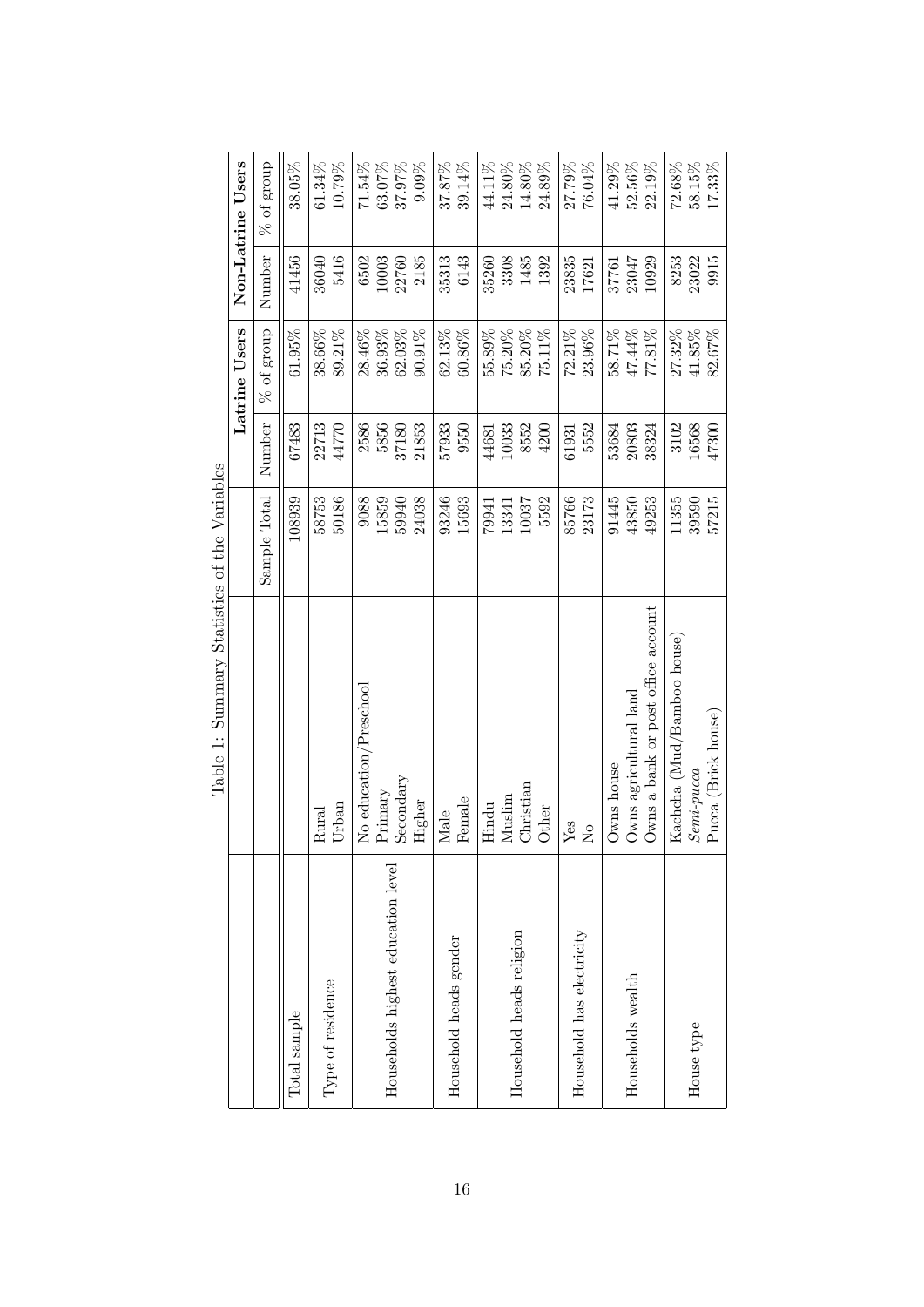| <b>Attributes</b>                                         | Conditional   |
|-----------------------------------------------------------|---------------|
|                                                           | Probabilities |
| Living standards Attributes                               |               |
| $Pr(Open\;detection$ — has computer)                      | 0.018         |
| $Pr(Open\ defecation$ — has car)                          | 0.024         |
| Pr(Open defecation- has refrigerator)                     | 0.064         |
| Pr(Open defecation— has mobile telephone)                 | 0.065         |
| Pr(Open defecation— has motorcycle/scooter)               | 0.123         |
| $Pr(Open\ defecation$ — has television)                   | 0.188         |
| $Pr(Open\;detection$ — has radio)                         | 0.241         |
| $Pr(Open\,\,detection$ — has electricity)                 | 0.278         |
| Pr(Open defecation-has bicycle)                           | 0.393         |
| <b>Wealth Attributes</b>                                  |               |
| $Pr(Open\;detection$ — has a bank or post office account) | 0.222         |
| $Pr(Open\,detection—owns\,this\,or\,other\,house)$        | 0.413         |
| $Pr(Open\;detection$ – owns land usable for agriculture)  | 0.526         |
| $Pr(Open\;detection$ —house is pucca)                     | 0.173         |
| $Pr(Open\ defecation$ house is semi-pucca)                | 0.582         |
| $Pr(Open\;detection$ house is kaccha)                     | 0.727         |
| <b>Cultural Attributes</b>                                |               |
| $Pr(Open\,detection$ head of household is Muslim)         | 0.248         |
| $Pr(Open\ defecation$ — head of household is Hindu)       | 0.441         |
| $Pr(Open\ defecation—urban\ residue)$                     | 0.108         |
| $Pr(Open\ defecation - rural\ residue)$                   | 0.613         |

Table 2: Conditional probabilities for open defecation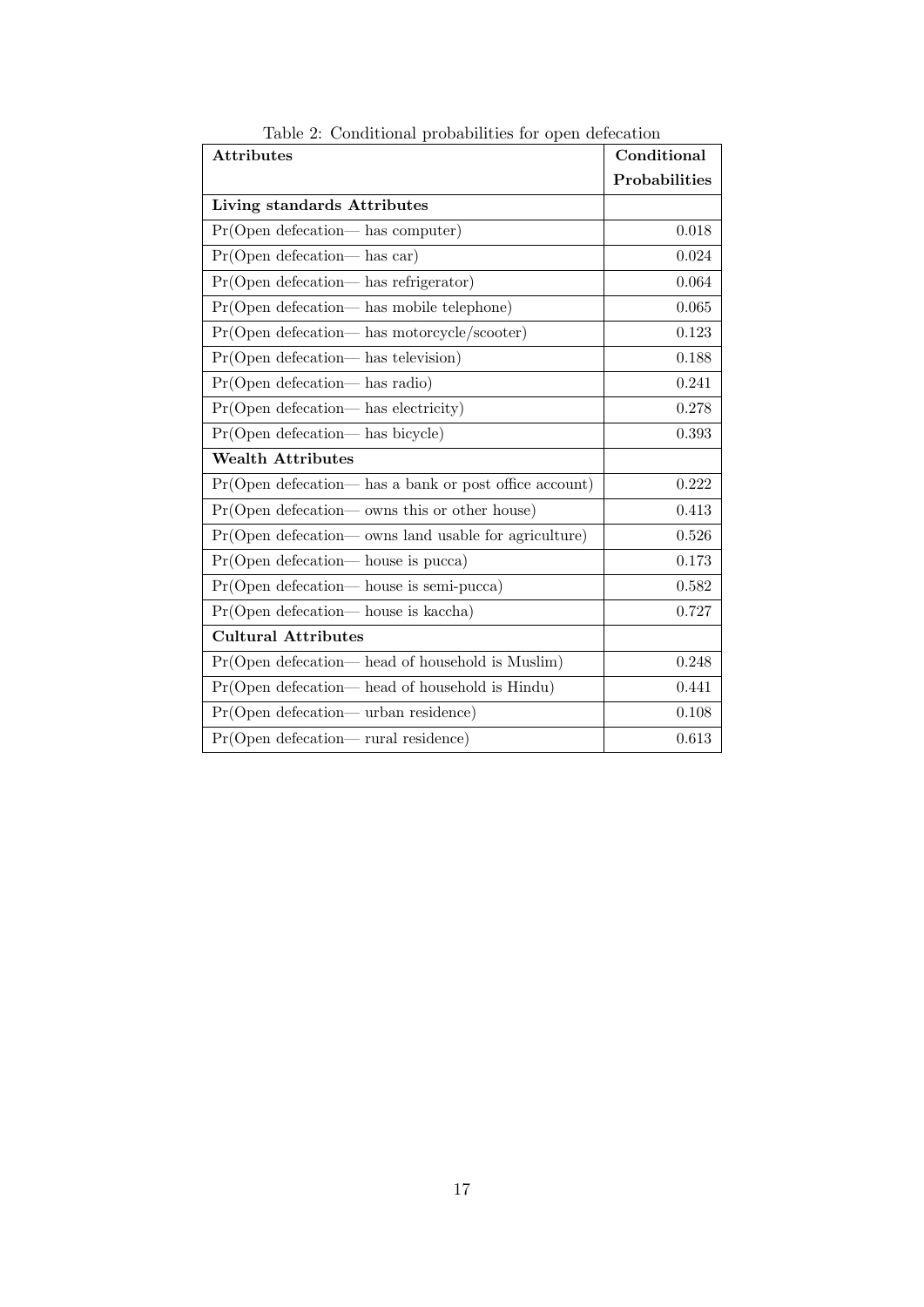| Rank           | <b>Other Durable Goods</b> |
|----------------|----------------------------|
| 1              | $\cot/bed$                 |
| $\overline{2}$ | Watch                      |
| 3              | Mattress                   |
| $\overline{4}$ | Chair                      |
| 5              | Bicycle                    |
| 6              | Table                      |
| 7              | Electric fan               |
| 8              | Television                 |
| 9              | Pressure cooker            |
| 10             | Radio                      |
| 11             | Motorcycle/scooter         |
| 12             | Toilet                     |
| 13             | Water pump                 |
| 14             | Mobile telephone           |
| 15             | Telephone (non-mobile)     |
| 16             | Sewing machine             |
| 17             | Refrigerator               |
| 18             | Tractor                    |
| 19             | Animal-drawn cart          |
| 20             | Thresher                   |
| 21             | Computer                   |

Table 3: All India Ranking: Preference for Toilets ranked by Wealth Index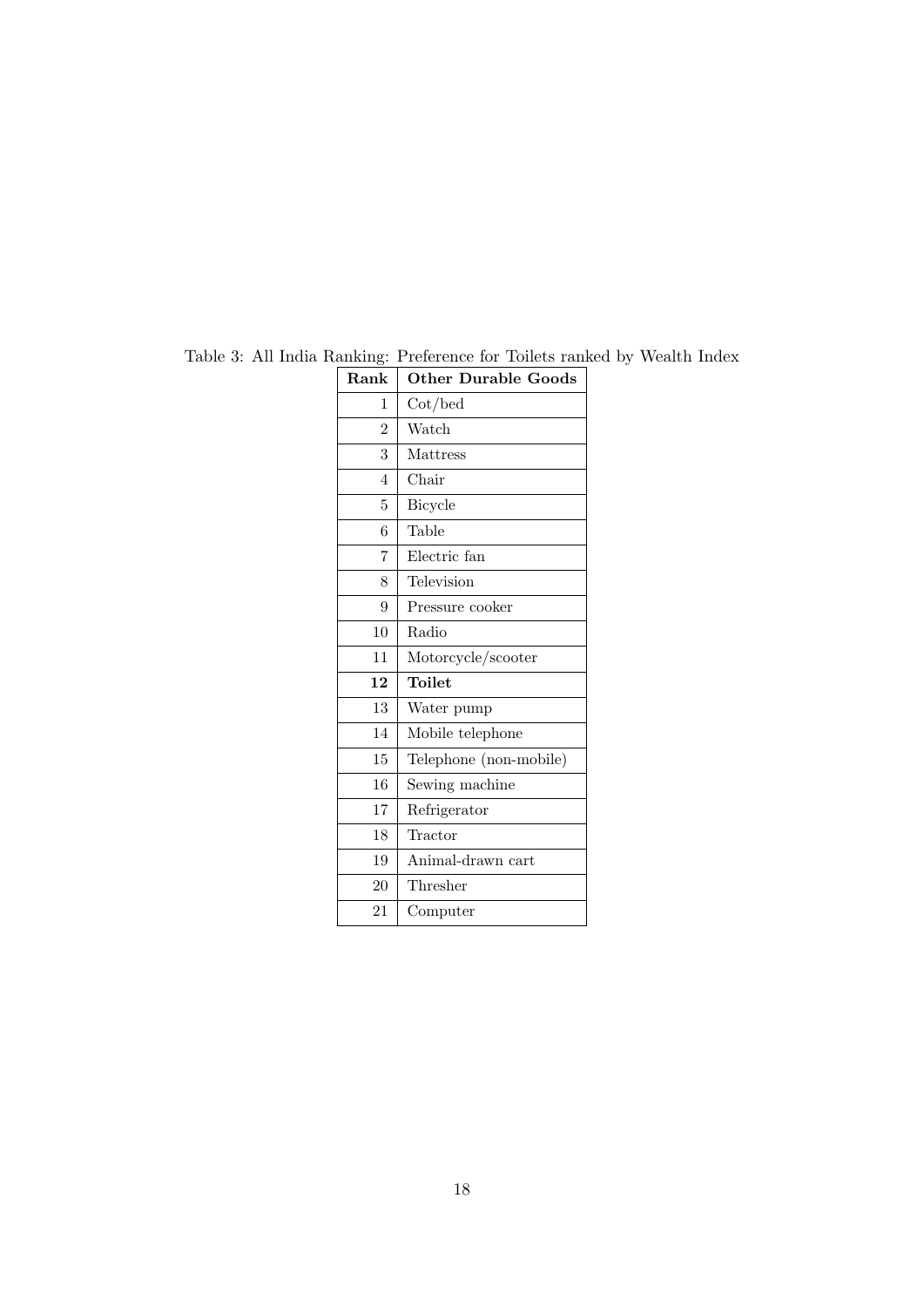| <b>State</b>      | Ranking        |
|-------------------|----------------|
| India             | 12             |
| Arunachal Pradesh | 1              |
| Manipur           | $\overline{2}$ |
| Assam             | 2              |
| Kerala            | $\overline{2}$ |
| Nagaland          | 3              |
| Tripura           | 3              |
| Sikkim            | 4              |
| Mizoram           | 5              |
| West Bengal       | 5              |
| Meghalaya         | 6              |
| Goa               | 7              |
| Bihar             | 8              |
| Andhra Pradesh    | 8              |
| Uttaranchal       | 9              |
| Gujarat           | 10             |
| Delhi             | 11             |
| Jammu & Kashmir   | 11             |
| Orissa            | 11             |
| Madhya Pradesh    | 11             |
| Karnataka         | 11             |
| Himachal Pradesh  | 12             |
| Punjab            | 12             |
| Haryana           | 12             |
| Chhattisgarh      | 14             |
| Maharashtra       | 14             |
| Tamil Nadu        | 14             |
| Uttar Pradesh     | 15             |
| Jharkhand         | 15             |
| Rajasthan         | 18             |

Table 4: Regional (state-wise) preference for Toilets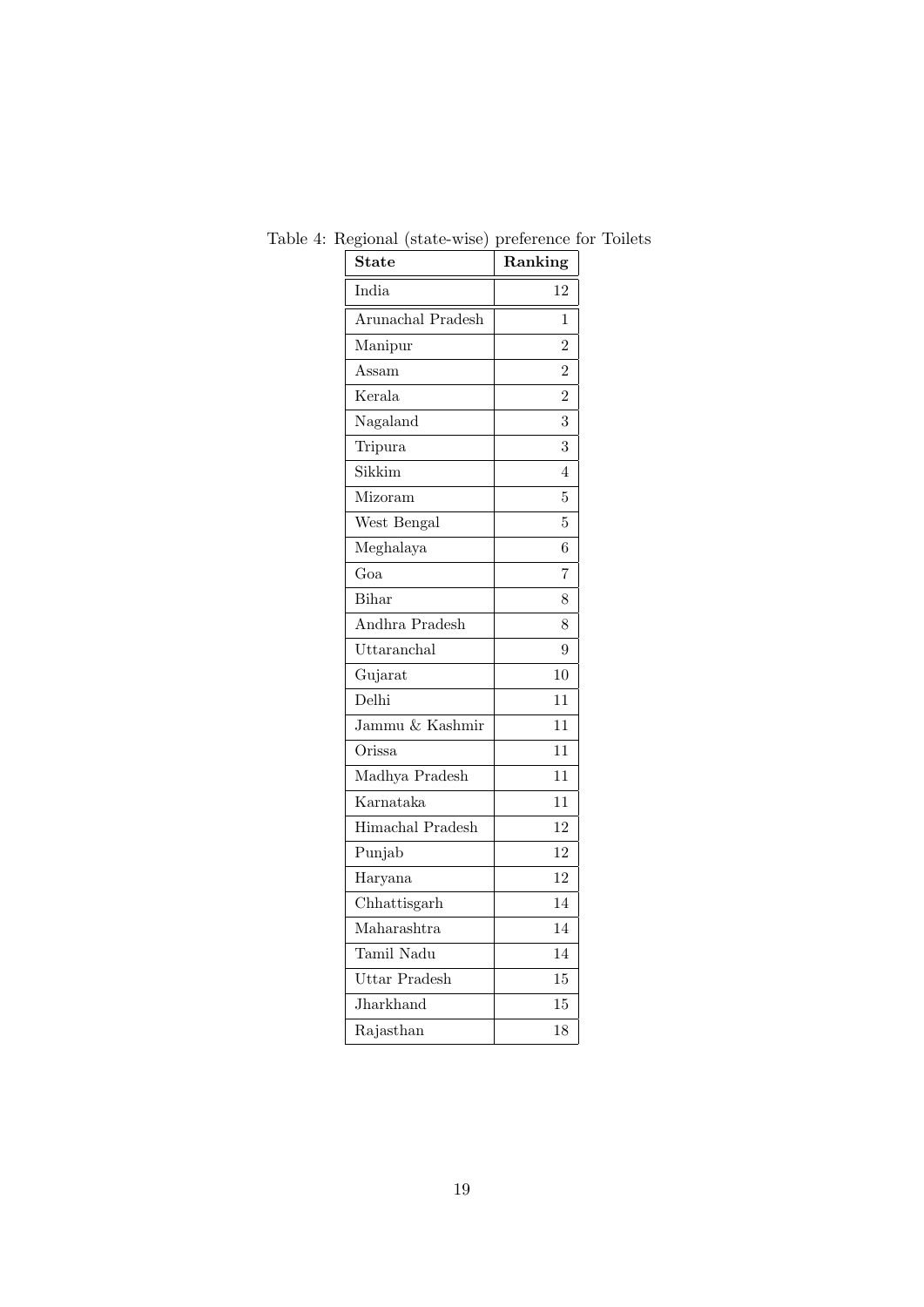| Characteristic           | Variable           | Model 1     | Model 2     |
|--------------------------|--------------------|-------------|-------------|
|                          | Intercept          | $-1.363***$ | $-1.464***$ |
| Womens Education         | Primary            | $0.159***$  | $0.160***$  |
|                          | Secondary          | $0.535***$  | $0.535***$  |
|                          | Higher             | $1.130***$  | $1.130***$  |
| Number of Women          | Women              | $-0.167***$ | $-0.168***$ |
| in the Household         |                    |             |             |
| Type of Residence        | Megacity           | $3.534***$  | $3.547***$  |
|                          | Large city         | $2.954***$  | $2.966***$  |
|                          | Small city         | $1.785***$  | $1.792***$  |
|                          | Largetown          | $1.888***$  | $1.891***$  |
|                          | Small town         | $1.025***$  | $1.029***$  |
| Wealth Variables         | House              | $-0.102$    |             |
|                          | Hectare            | $0.011**$   | 0.011       |
|                          | Bank               | $0.192***$  | $0.190***$  |
| Standard of Living Index |                    | $2.029***$  | $2.031***$  |
| Infrastructure           | Water Availability | $0.563***$  | $0.561***$  |
| Household head           | Muslim             | $1.695***$  | $1.695***$  |
|                          | Christian          | $0.229**$   | $0.227**$   |
|                          | Other religion     | $0.537***$  | $0.540***$  |
|                          | Caste              | $-0.255***$ | $-0.253***$ |
|                          | Gender             | $-0.029$    |             |
|                          | Age                | $0.004***$  | $0.004***$  |
| <b>State Dummies</b>     | Jammu $\&$ Kashmir | $-0.746***$ | $-0.746***$ |
|                          | Himachal Pradesh   | $-0.197$    | $-0.183$    |
|                          | Punjab             | $0.470**$   | $0.480**$   |
|                          | Uttaranchal        | $0.827***$  | $0.833***$  |
|                          | Haryana            | $0.097\,$   | $0.098\,$   |
|                          | Rajasthan          | $-0.453**$  | $-0.455**$  |
|                          | UttarPradesh       | $0.389**$   | $0.386**$   |
|                          | Bihar              | $0.831***$  | $0.837***$  |
|                          | Sikkim             | $3.689***$  | $3.690***$  |
|                          | Arunchal Pradesh   | $4.121***$  | $4.140***$  |

Table 5: Use of Toilets conditional on Household characteristics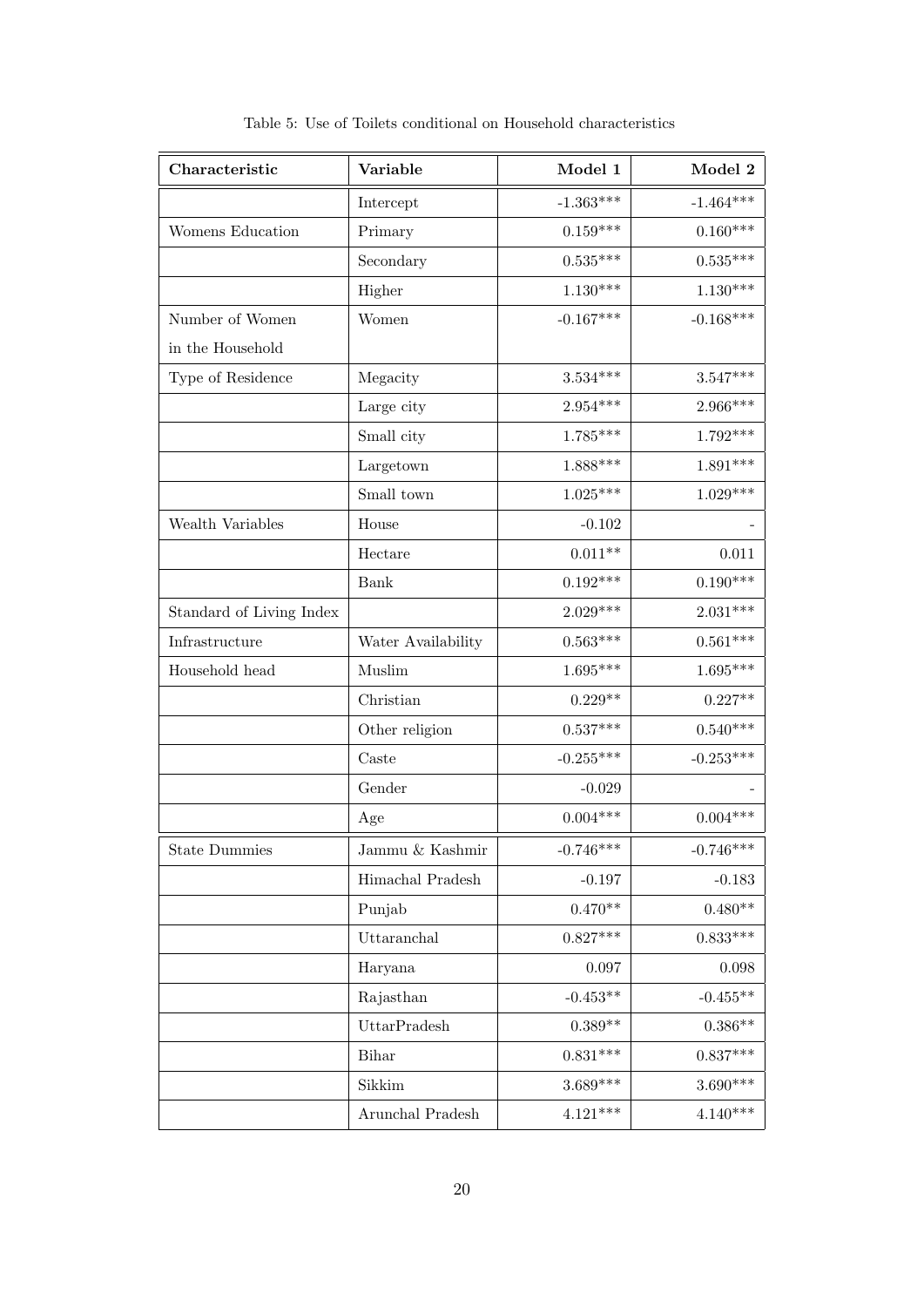|                      | Nagaland           | $3.885***$             | $3.903***$            |
|----------------------|--------------------|------------------------|-----------------------|
|                      | Manipur            | $4.721***$             | $4.723***$            |
|                      | Mizoram            | $5.647***$             | $5.654***$            |
|                      | Tripura            | $6.626***$             | $6.635***$            |
|                      | Meghalaya          | $3.321***$             | $3.323***$            |
|                      | Assam              | $3.703***$             | $3.705***$            |
|                      | West Bengal        | $2.564***$             | $2.565***$            |
|                      | Jharkhand          | $-0.061$               | $-0.063$              |
|                      | Orissa             | 0.309                  | 0.312                 |
|                      | Chhattisgarh       | $-0.008$               | $-0.01$               |
|                      | Madhya Pradesh     | $0.536^{\ast\ast\ast}$ | $0.538***$            |
|                      | Gujarat            | 0.316                  | 0.319                 |
|                      | Maharashtra        | 0.062                  | 0.066                 |
|                      | AndhraPradesh      | $0.649***$             | $0.655***$            |
|                      | Karnataka          | $0.357*$               | $0.361*$              |
|                      | Goa                | $0.889***$             | $0.900***$            |
|                      | Kerala             | $3.844***$             | $3.847***$            |
|                      | Tamil Nadu         | $-0.249$               | $-0.25$               |
| Overall Significance | LR test Statistics | $\chi^2(47)=64.00***$  | $\chi^2(45)=61.66***$ |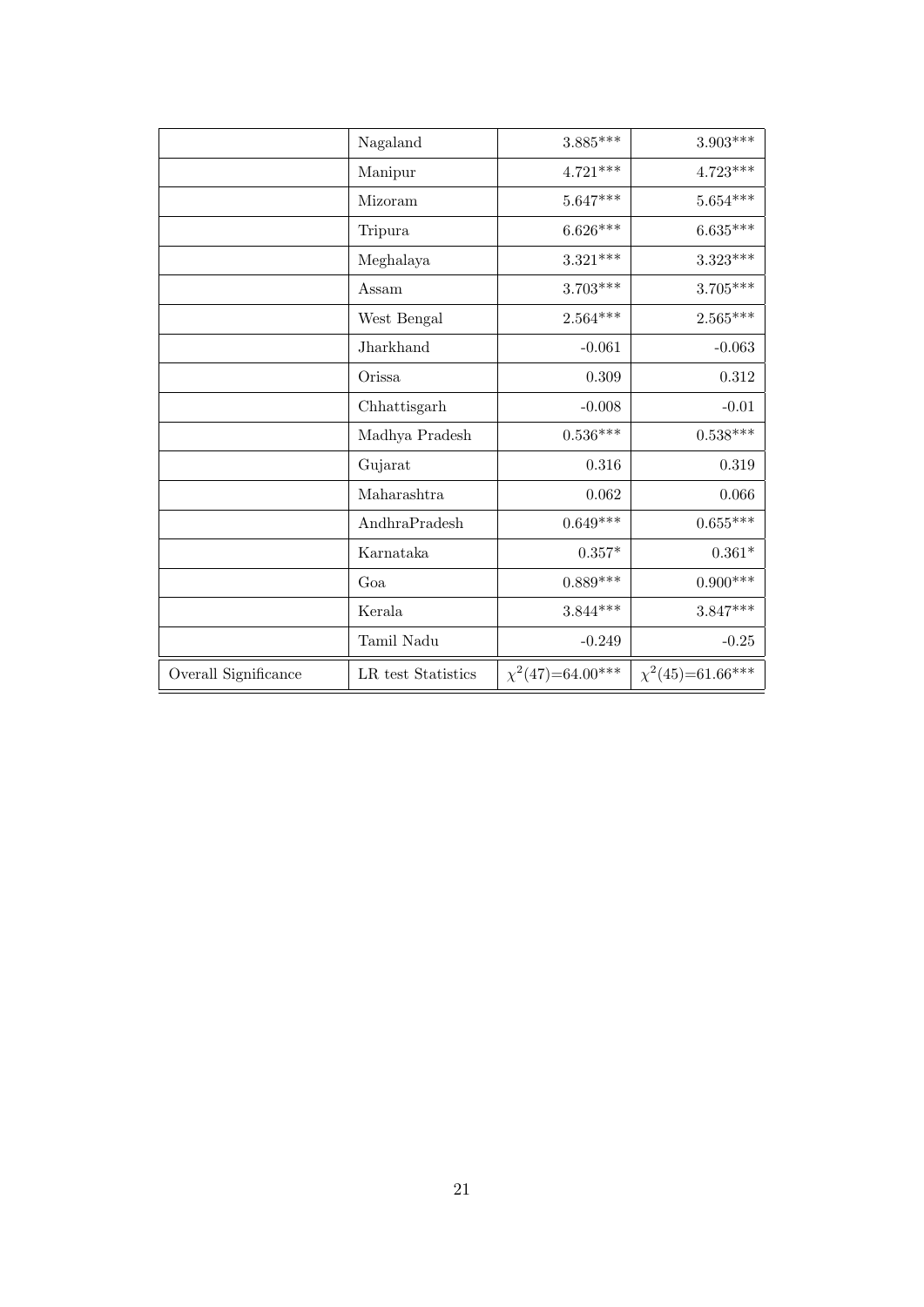| Type of Variable         | Variable           | Model 1     | Model 2     |
|--------------------------|--------------------|-------------|-------------|
|                          | Intercept          | $-0.711**$  | $-0.700**$  |
| Womens Education         | Primary            | $0.172***$  | $0.172***$  |
|                          | Secondary          | $0.566***$  | $0.565***$  |
|                          | Higher             | $1.117***$  | $1.116***$  |
| Number of Women          | Women              | $-0.155***$ | $-0.155***$ |
| Household head Type      | Gender             | $-0.045$    |             |
|                          | Age                | $0.005***$  | $0.005***$  |
|                          | Muslim             | $1.679***$  | $1.678***$  |
|                          | Christian          | $0.333***$  | $0.332***$  |
|                          | Other_religion     | $0.575***$  | $0.574***$  |
|                          | Caste              | $-0.195***$ | $-0.195***$ |
| Wealth Variables         | House              | $-0.016$    |             |
|                          | Hectare            | $0.012**$   | $0.013**$   |
|                          | Bank               | $0.238***$  | $0.238***$  |
| Standard of Living Index | Durable_Dwelling   | $1.966***$  | $1.966***$  |
| Infrastructure           | Water Availability | $0.665***$  | $0.613***$  |
| <b>State Dummies</b>     | JammuandKashmir    | $-1.452***$ | $-1.453***$ |
|                          | HimachalPradesh    | $-1.082***$ | $-1.091***$ |
|                          | Punjab             | $-0.394$    | $-0.396$    |
|                          | Uttaranchal        | $-0.068$    | $-0.073$    |
|                          | Haryana            | $-0.802***$ | $-0.803***$ |
|                          | Rajasthan          | $-1.517***$ | $-1.516***$ |
|                          | UttarPradesh       | $-0.537*$   | $-0.538*$   |
|                          | Bihar              | $-0.026$    | $-0.033$    |
|                          | Sikkim             | $2.754***$  | $2.754***$  |
|                          | ArunchalPradesh    | $3.154***$  | $3.152***$  |
|                          | Nagaland           | $2.827***$  | $2.826***$  |
|                          | Manipur            | $3.661***$  | $3.660***$  |
|                          | Mizoram            | $4.590***$  | $4.588***$  |
|                          | Tripura            | $5.669***$  | $5.669***$  |
|                          | Meghalaya          | $2.247***$  | $2.245***$  |
|                          | Assam              | $2.734***$  | $2.734***$  |

Table 6: Use of Toilets conditional on Rural Household characteristics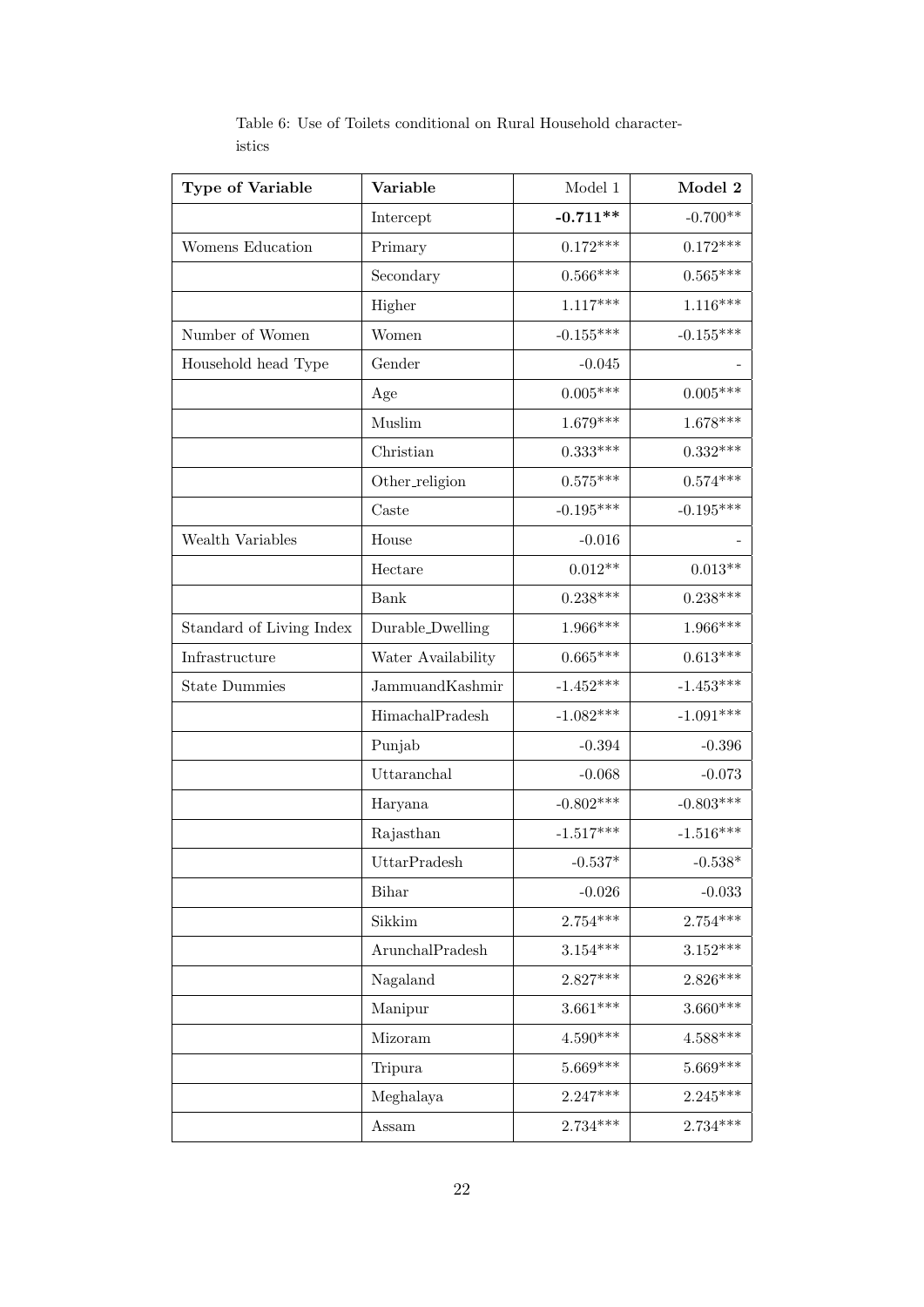|                      | WestBengal         | $1.761***$         | $1.761***$            |
|----------------------|--------------------|--------------------|-----------------------|
|                      | Jharkhandi         | $-1.430***$        | $-1.432***$           |
|                      | Orissa             | $= -0.517*$        | $= -0.519*$           |
|                      | Chhattisgarh       | $-0.979***$        | $-0.979***$           |
|                      | MadhyaPradesh      | $-0.414$           | $-0.412$              |
|                      | Gujarat            | $= -0.578*$        | $= -0.576*$           |
|                      | Maharashtra        | $-0.895***$        | $-0.894***$           |
|                      | AndhraPradesh      | $-0.324$           | $-0.324$              |
|                      | Karnataka          | $-0.580**$         | $= -0.582*$           |
|                      | Goa                | 0.134              | 0.126                 |
|                      | Kerala             | $2.959***$         | $2.960***$            |
|                      | TamilNadu          | $-1.129***$        | $-1.131***$           |
| Overall Significance | LR test Statistics | $\chi\chi\$ =58.12 | $\chi \chi^2 = 55.76$ |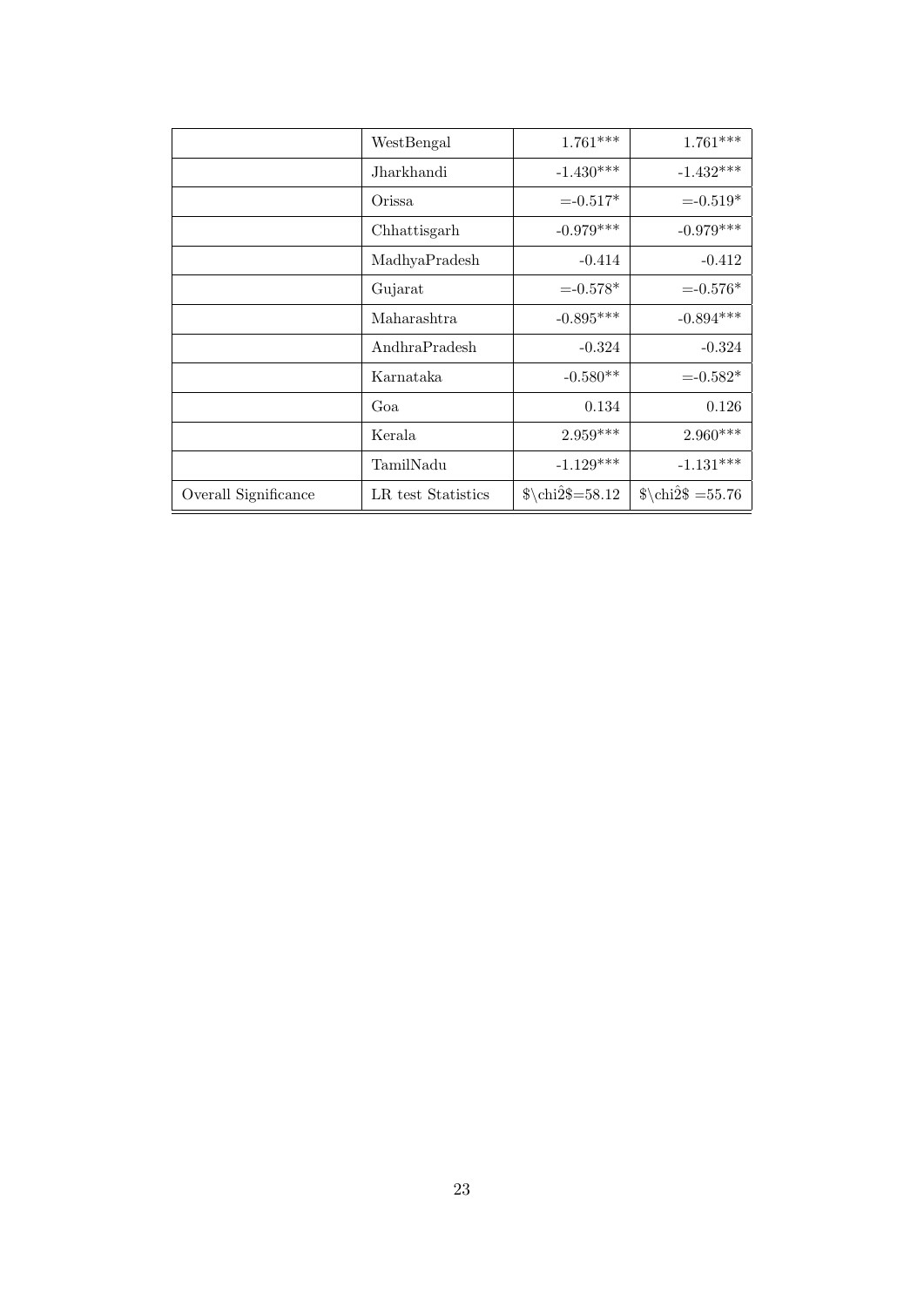

Distribution of Households by Durable\_Dwelling Scores

Figure 1: Distribution of households by Standard of Living Index



Figure 2: Histogram of Standard of Living scores where the household head is a Female